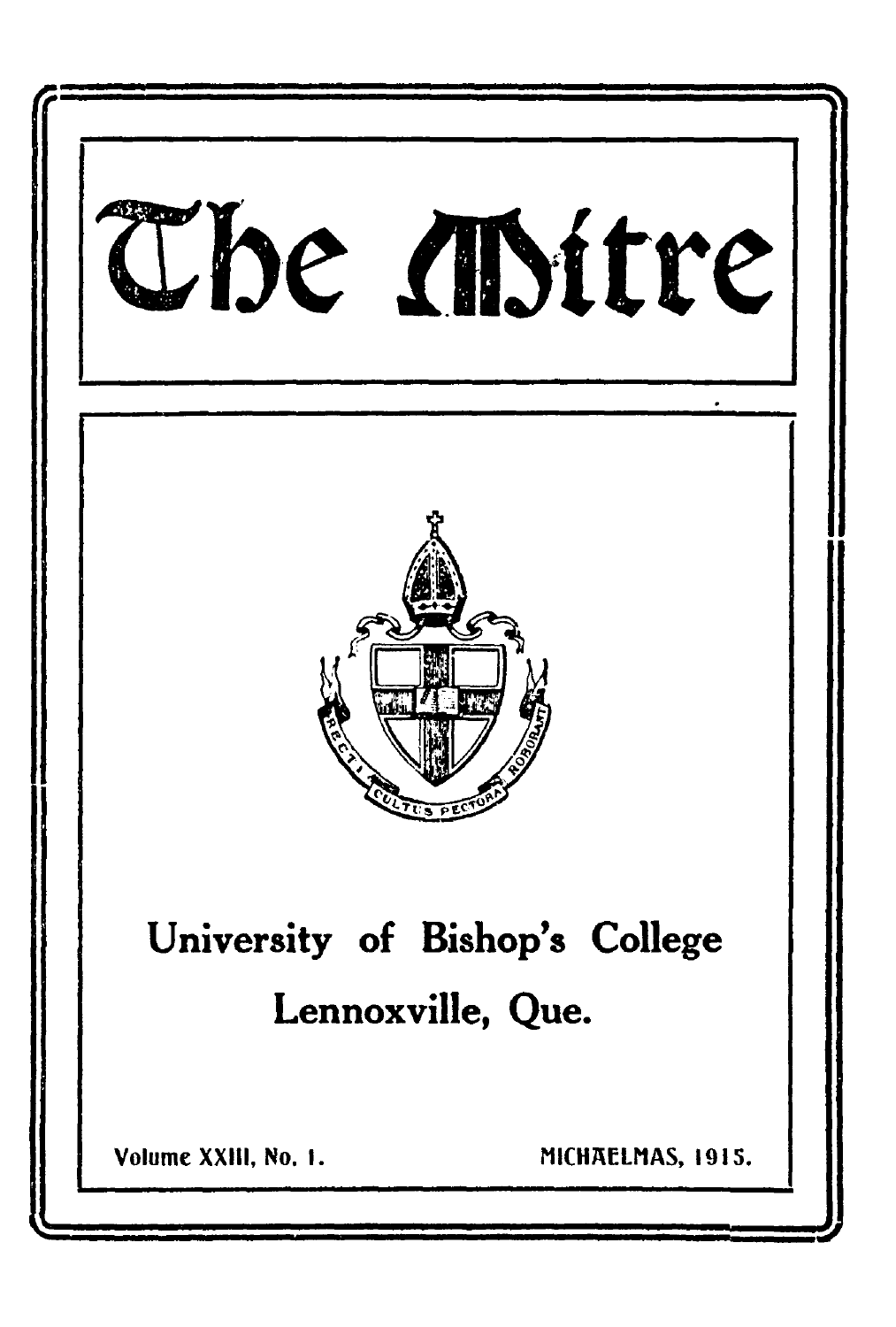### University of Bishop's College.

*LENNOXVILLE, QUE.*

*T H E C O L L E G E O F F IC E R S.*

Principal, THE REV. R. A. PARROCK, M.A. (Cantab), D.C.L. (Bishop's), LL.D. Dean of the Faculty of Arts and Hamilton Professor of Classics. Dean of the Faculty of Divinity, Vice Principal, Harold Professor of Divinity Rev. Canon F. J. B. Allnatt, D.D., D.C.L. (Bishop's). Professor of H is t o r y ..........................E. E. Boothroyd, Esq., B.A. (Cantab) M.A. (Bishop's). J. J. S. Mountain Professor of Pastoral Theology . . . Rev. F. G. Vial, M.A., B.D. (Bishop's). Professor of Philosophy and Economics, and Lecturer in Church History Rev. H C Burt, M.A. (Trinity, Toronto). Professor of Modern Languages . . . . . . . . . . . . . . . . . . P. O. Call, Esq., M.A. (Bishop's)<br>Lecturer in Mathematics . . . . . . . A. V. Richardson, Esq., B.A. (Cantab) M.A. (Bishop's Lecturer in Natural S cien ce................................................................N. C. Qua, M.A. (Toronto). On leave of absence with 5th Mounted Rifles. Honorary Lecturer in Surgery . . . E. A. Robertson, Esq., M.A. (Bishop's), M.D. (McGill). C h o irm a ste r...........................................................................Irwin Sawdon, Esq., Hon. L. Music. Bursar .........J. C. Stewart, Esq. On leave of absence with 42nd Highlanders.<br>(J. Matthews, Esq., Acting Bursar).

> Michaelmas Term, from Sept. 18, to Dec. 21, 1915. Lent Term, from Jan. 8 to March 31, 1916. Easter Term, from April 1 to June 15, 1916.

> > For Calendars and further information apply to the

PRINCIPAL or the BURSAR.

### **B i s h o p 's C o l l e g e S c h o o l**

Headmaster J. J. J. J. J. J. Tyson Williams, Esq., B.A. Emmanuel College, Cambridge

ASSISTANT MASTERS

Upper School.

J. R. Montizambert, Esq., M.A. Bishop's College, Senior Master and Housemaster.

S. P. Smith, Esq., B.A., St. John's College, Oxford.

Charles Mercer, Esq., M.A., St. John's College, Cambridge.

H. L. E. Adams, Esq., B. es L., University of Caen, France, and Heidleberg University, Germany , C. P. Rugg, Esq., B.A., Amherst College.

#### *P R E P A R A T O R Y SCHOOL*

A. Wilkinson, Esq., late of Wellington College, Eng., House Master.

E. V. Iremonger, Esq., B.A., St John's College, Cambridge (with the Expeditionary Forces). C. P. Gwyn, Esq., B.A., Emmanuel College, Cambridge.

CHAPLAIN. Rev. H. C. Burt, M.A., Trinity College, Toronto MUSIC MASTER. Irwin Sawdon, Esq., Hon. L. Mus. HEADMASTER'S SECRETARY. Miss Molony. LADY MATRON. Miss F. Jeffery. TRAINED NURSE. Mrs. Clews.

PHYSICAL INSTRUCTOR. Sergt. J. Pyke, late R.C.G.A.

PHYSICIAN.

J. B. Winder, Esq., M.D.

CONSULTING PHYSICIANS.

E. J. Williams, Esq., M.D. (With the Expeditionary Forces.) W. W. Lynch, M.D.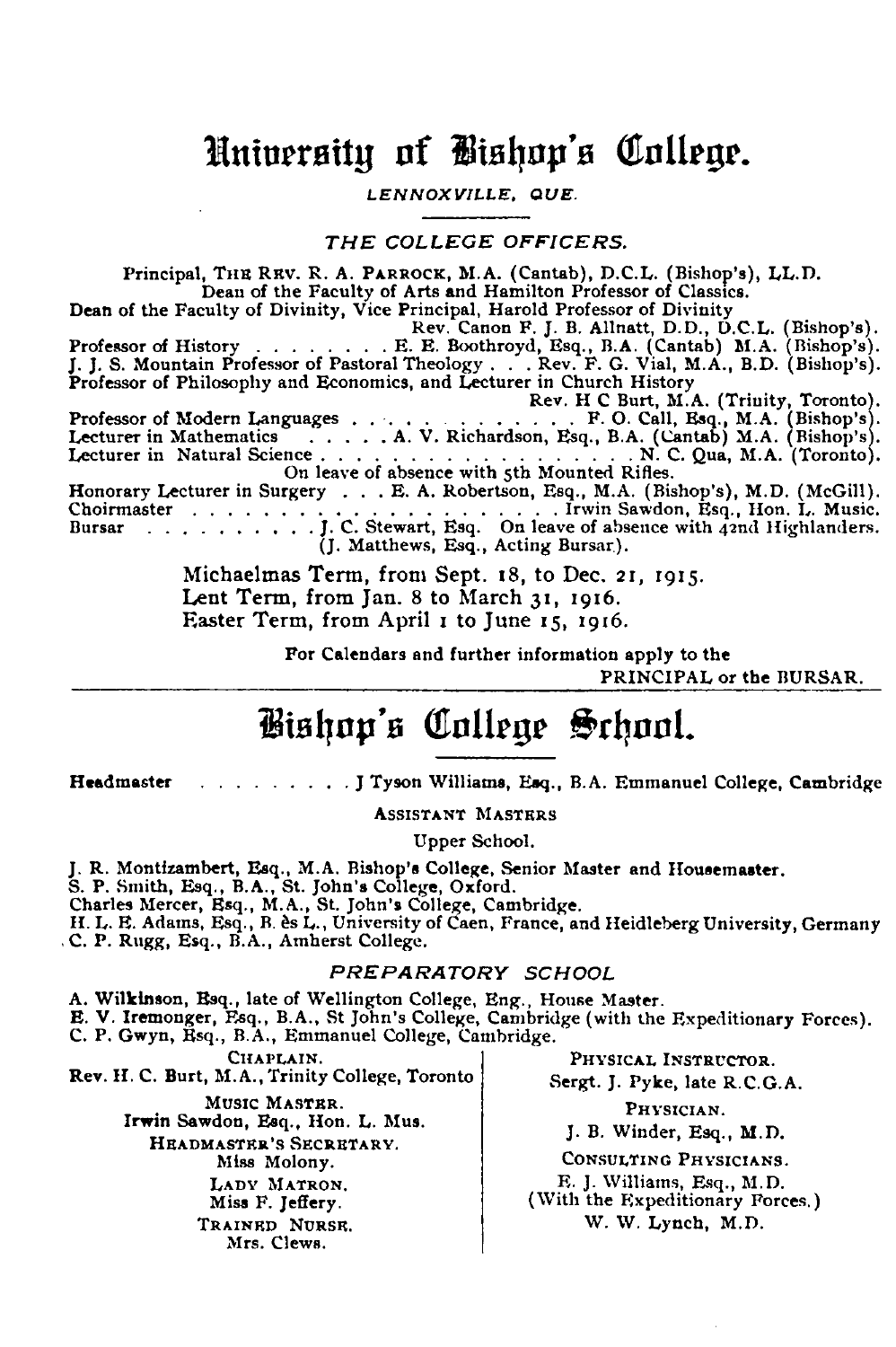# **The General Theological Seminary**

### **Chelsea Square, New York City.**

The only Seminary in the United States under the control of the General Convention of the Protestant Episcopal Church.

Special facilities for graduate work for Priests and Deacons and for the preparation for Holy Orders of graduates of Canadian Universities.

Details regarding courses, scholarships and fees may be obtained from the Dean,

## **The Very Rev. Wilford L. Robbins, D.D., LL.D.**

**No. I CHELSEA SQUARE, NEW YORK CITY.**

### **HARCOURT & SON**

**BUSINESS ESTABLISHED 1842** 

### *CLERICAL TAILORS & ROBE MAKERS*

Write for Catalogue of Clerical Collars, Surplices, Stoles, etc.

103 KING ST., WEST, TORONTO,

# *the NEW SHERBROOKE*

The Only Fireproof Hotel in Sherbrooke.

Rooms with Baths, Steam Heat and all Modern Conveniences.

Free 'Bus to and from Station.

## *SHERBROOKE. QUE.*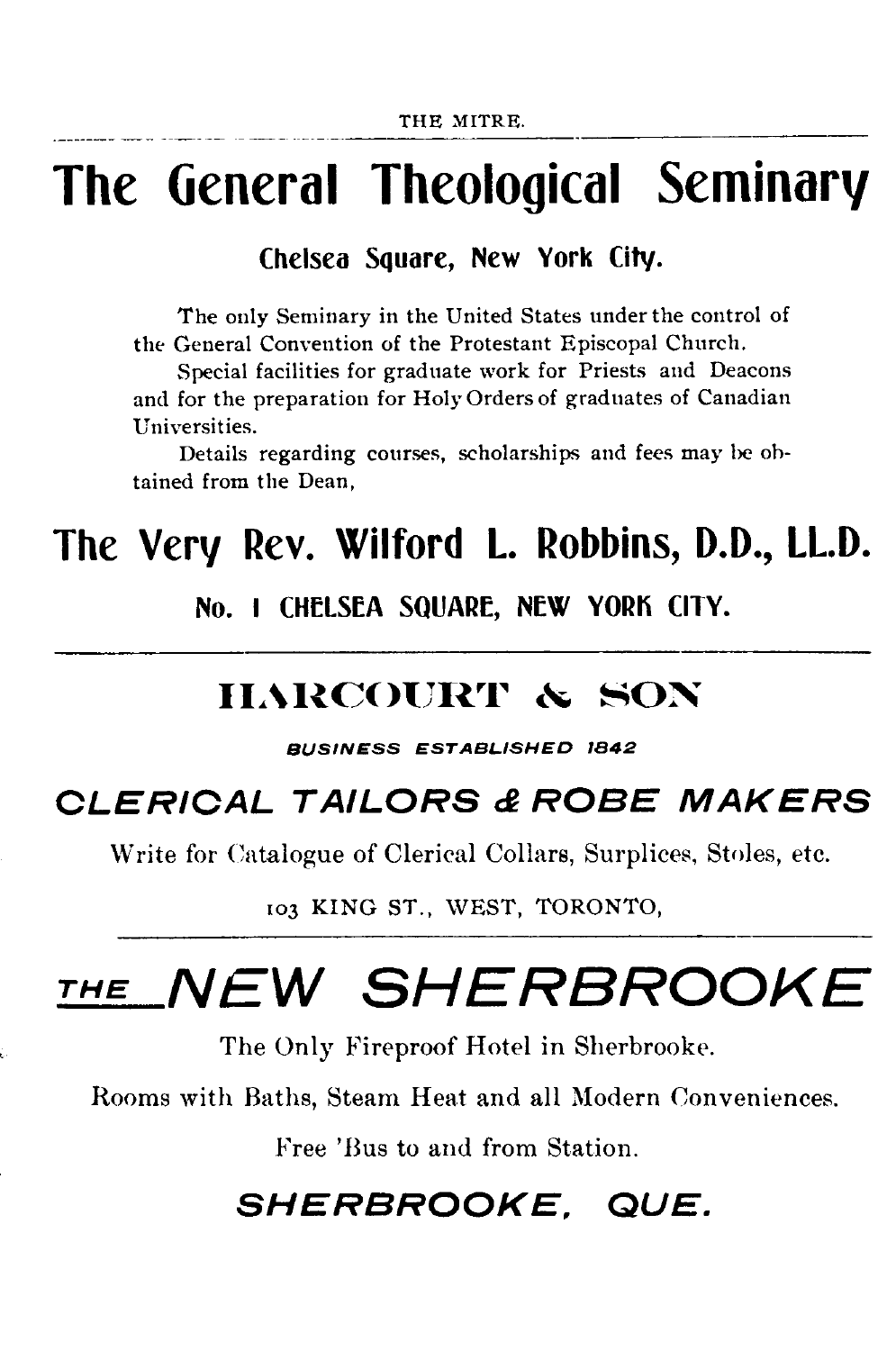## *H. O. WILSON & SONS. LTD.*

FIFTIETH YRAR.

**THE MOST UP-TO-DATE MUSICAL ESTABLISHMENT IN EASTERN CANADA.**

--Sole Agency for-

Chickering & Son's Pianos, Heintzman *&* Co. Pianos, Wilson Pianos Weber Pianos, Milton Pianos of New York, and others that we can recommend and guarantee.

Estey and Wilson Organs.

*The famous Heintzman & Co. Player-Pianos, the New York* Autopianos and Wilson Player Pianos.

**Band and Orchestral Instruments.**

Victor Talking Machines \$20 to \$250. Edison Phonographs \$19.50 to \$250.

Large stock of Records for both Instruments. Pianos to Rent. Artistic Tuning and Repairing. Bargains in Second-hand Pianos and Organs. Write for list.

Head Office and Piano Salesrooms, New Wilson Building, SHERBROOKE, Q. Branches at Magog and Rock Island.

## *M c M U R R A Y & H A L L*

*D r y G o o d s , G e n t s ' F u r n i s h i n g s , C o lle g e R i b b o n*

SLATER'S INVICTUS SHOES and SEMI-READY CLOTHING, by special orders.

LENNOXVILLE, QUEBEC.

H. S. DRESSER<br>W A. HYNDMAN

**WEIGHT A. SAMPSON BETABLISHED 1875.** H.A. SAMPSON

J. R. SIM M S

## W. S. DRESSER & CO..

#### **INSURANCE AGENTS AND BROKERS**

Absolute Security at Reasonable Rates. Prompt Settlements.

Eastern Townships Managers North American Life.

McCARTHY BLOCK, 29 Strathcona Square. SHERBROOKE, QUE.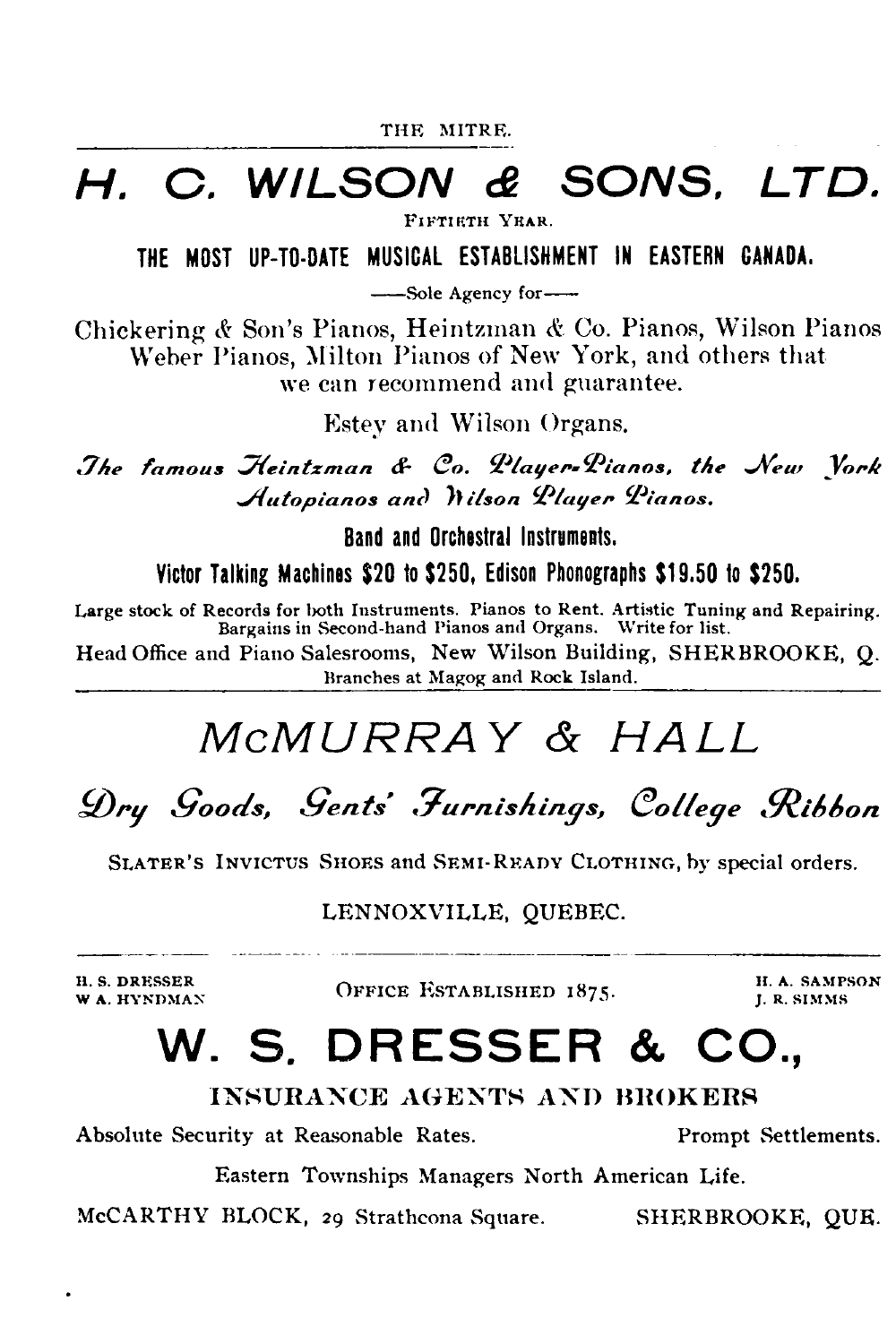

# **C . C .** *CHADDOCK*

### **CHOICE FRESH GROCERIES**

**Sherwin-Williams Paints and Hardware, also Fruits in their Season**

 $-$ TRY OUR $-$ 

**Well Known Castle Blend and English Breakfast Teas**

*FAN CY B IS C U ITS*

LENNOXVILLE, - - - QUEBEC.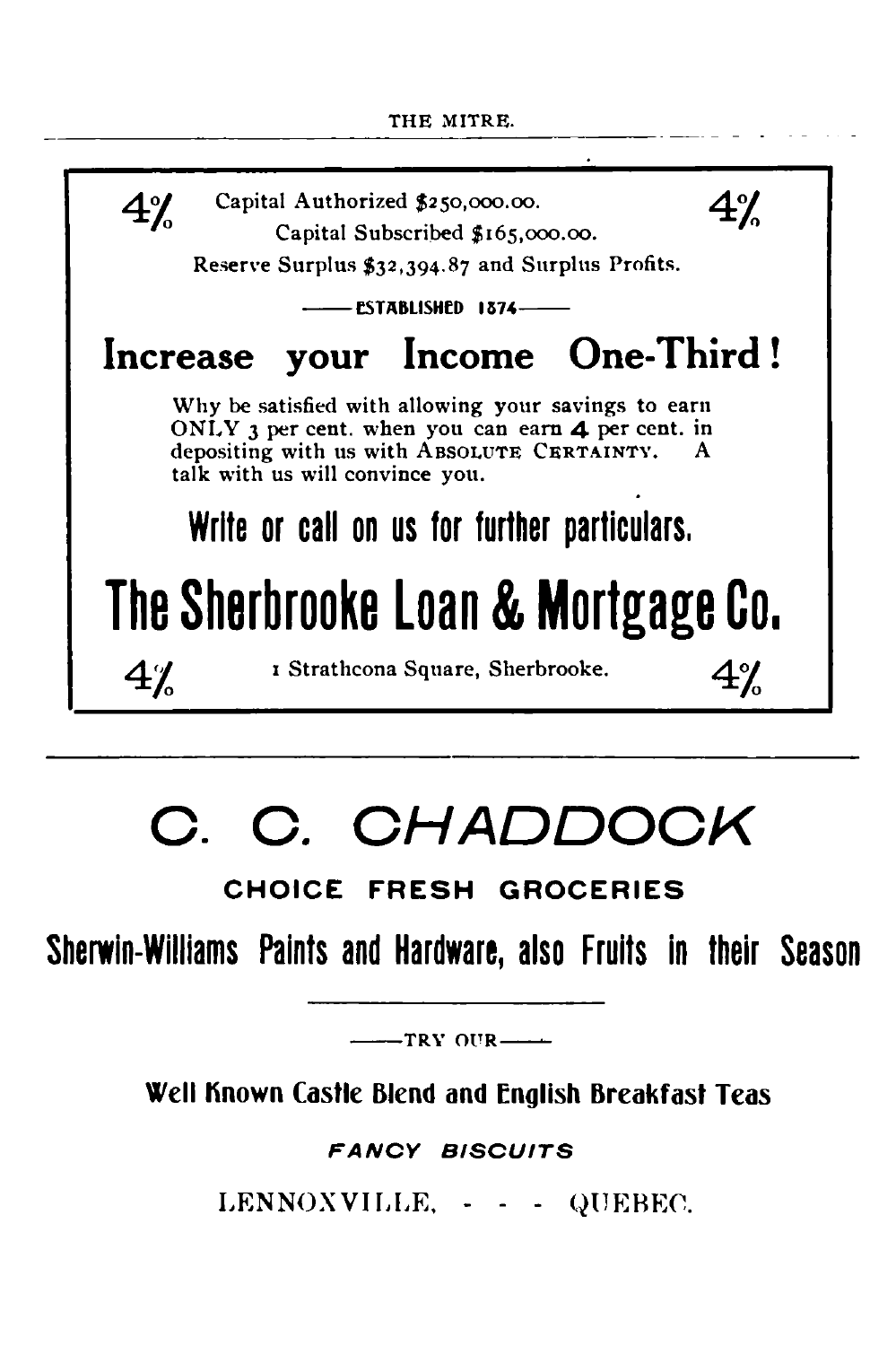# *IMPORTANT BOOKS.*

THE INFALLIBILITY OF THE CHURCH. Twenty-three Lectures delivered in the Divinity School of the University of Dublin. By the Rev. George Salmon, D.D. Price 90c net.

MINISTERIAL PRIESTHOOD. Chapters (Preliminary to a Study of the Ordinal) on the Rationale of Ministry and the meaning of Christian Priesthood. By the Rev.  $\tilde{R}$ . C. Moberly, D.D. Price  $\tilde{R}$ 1.80 net.

> THE BODY OF CHRIST. An Enquiry into the Institution and Doctrine of Holy Communion. By the Rev. Charles Gore, D.D. Price 90c net.

LUX MUNDI. A Series of Studies in the Religion of the Incarnation. Edited by the Rev. Charles Gore, D.D. Price 90c net.

A SHORT INTRODUCTION TO THE OLD TESTAMENT. By the Rev. F. Ernest Spencer, M.A. Price 90c net.

THE LAST DISCOURSE AND PRAYER OF OUR LORD. A Study of St. John xiv-xvii.

By the Rev. H. B. Swete, D.D. Price 90c net.

IN THE TIME OF HARVEST. A new series of Sermons for Harvest Festivals. Eleven Sermons by various Contributors. Edited by Rev. H. R. Gamble, M.A. Price 70c net.

HERE BEGINNETH. A Study in the Hebrew Scriptures. By the Rev. H. F. B. Compson , M.A. Price 35c net.

PASTOR IN PAROCHIA. By the Rev. W. W. How. Price \$1.25 net.

THOUGHTS ON SOME OF THE PARABLES OF JESUS. By the Right Hon. and Most Rev. C. G. Lang, D.D., Lord Archbishop of York. Price *\$1.80* net.

> EARLY CHURCH HISTORY TO A.D. 313. By H. M. Gwatkin. Two Volumes. Price 50c. net.

PERSONALITY, HUMAN AND DIVINE. Being the Bampton Lectures for the Year 1894. By the Rev. J. R. Illingworth, M.A. Price 35c net.

DISCOVERY AND REVELATION. A Study in Comparative Religion. By the Rev. H. F. Hamilton, D.D. Price 90c net.

## *Up p e r* Canada Tract *Society*

JAMES M. ROBERTSON, Depositary.

*2 Ric h m o n d s t r e e t e a s t TORONTO*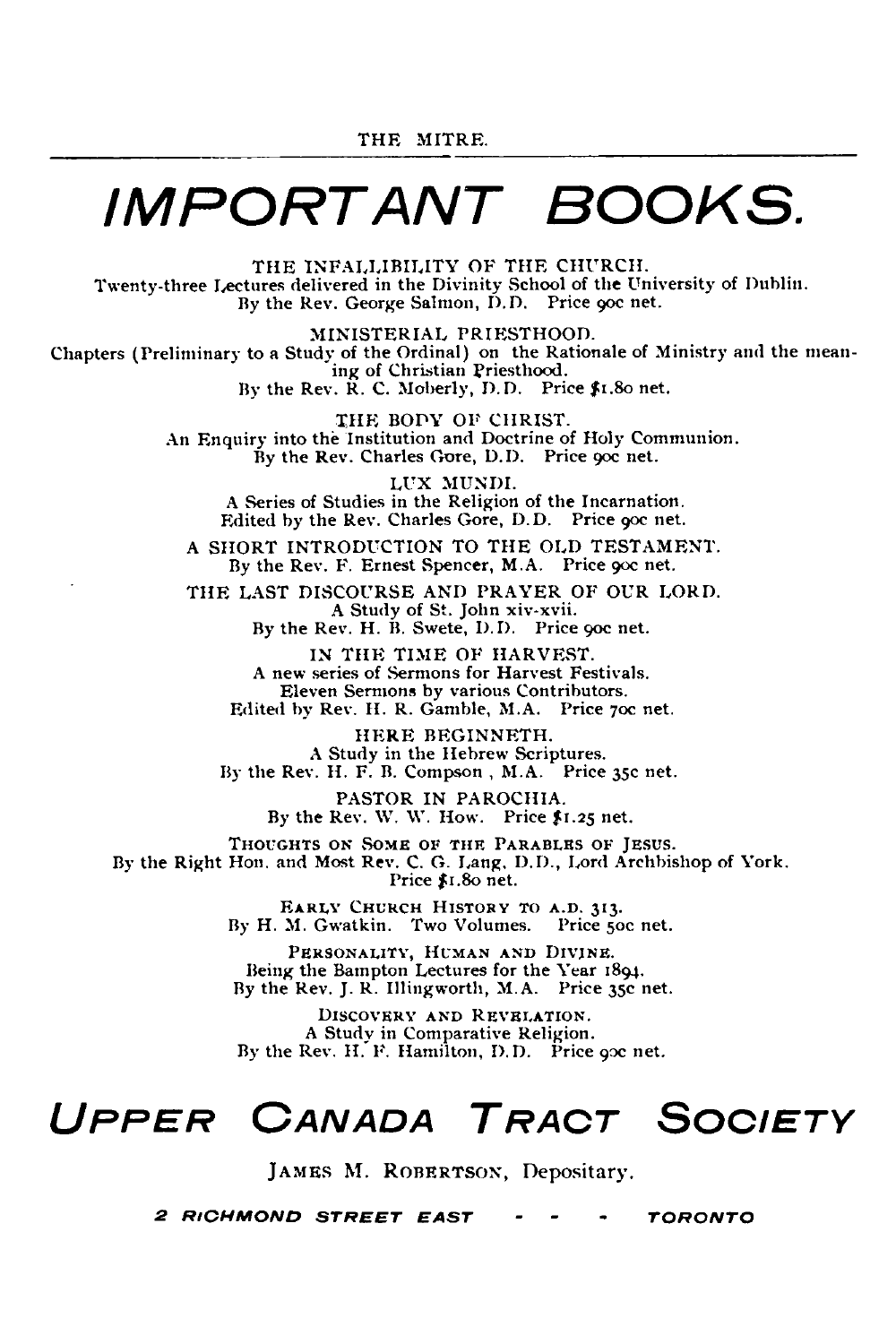raan<del>se</del> forma

#### VOLUME XXIII. LENNOXVILLE, QUE. NO. I.

 $\pm$   $\pm$   $\pm$   $\pm$ 

أحمد المستحقق المستحدث والمستحدث والمستحدث

 $- - -$ 

<u>mengan yang masara</u>

#### MICHAELMAS, 1915.

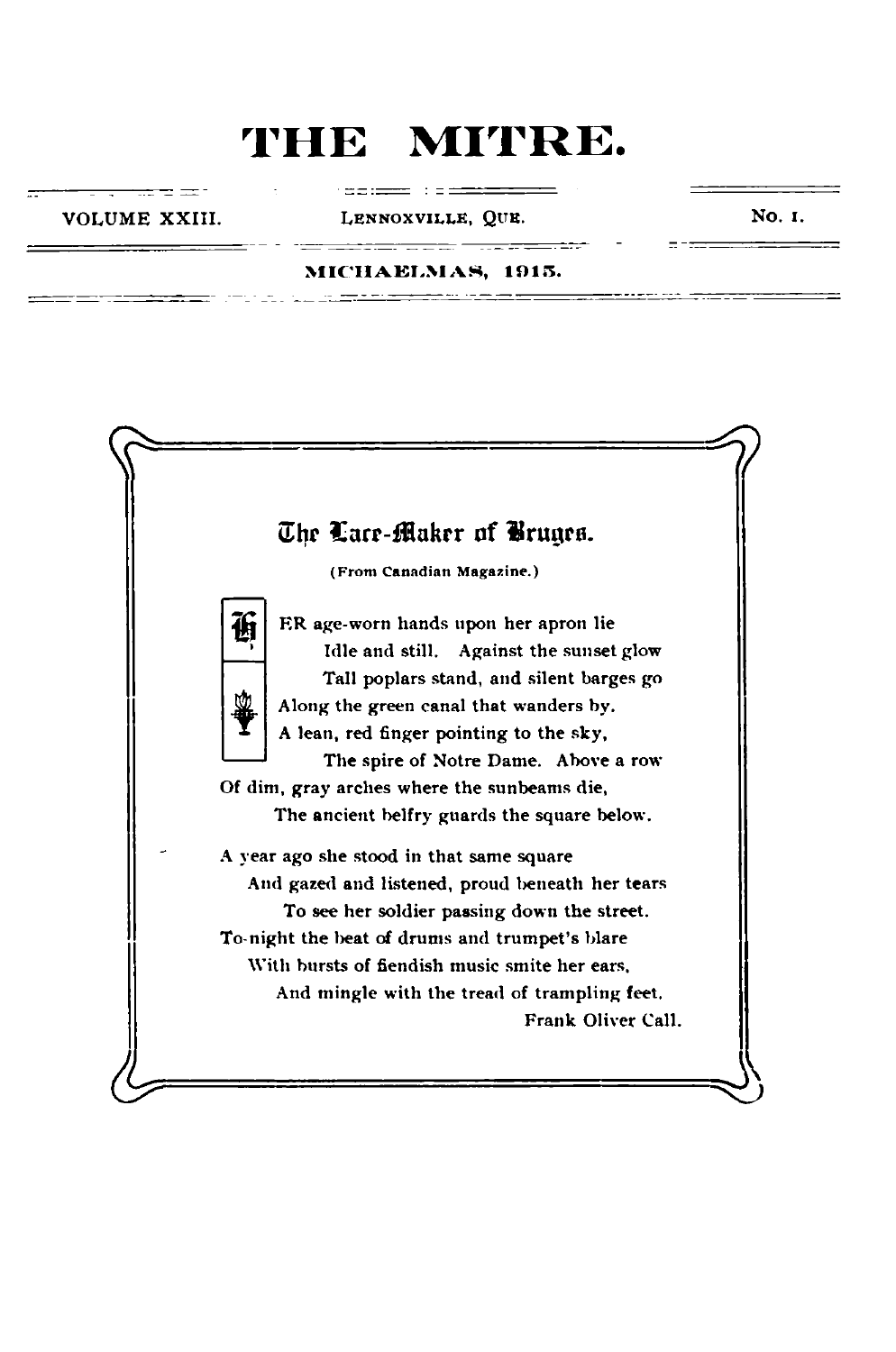#### **The Church of England in Jamaica.**

Such a subject as this will be more interesting if the geographical situation of the country be kept in mind. A former Bishop of British Honduras told a rather humorous story, that shortly after his consecration for the See of British Honduras, a very cultured lady of high society came to him and requested his kindness in conveying a message to a relative of hers living in Bombay. The pathetic side of the anecdote succeeds the humorous when the map of the mundane sphere is examined and the geographical positions of British Honduras and Bombay are located.

AREA-Jamaica is the largest of the British West Indies and has an area of 4,200 square miles. It is situated between  $18^{\circ}$  and  $19^{\circ}$  N. Latitude and  $76_0$  and 78° West Longitude.

PHYSICAL FEATURES--The surface is diversified by picturesque mountains and fertile valleys. The highest elevation is found on the Blue Mountains range which is 7,243 feet above the level of the sea. The Island is well watered by numerous rivers, and has many excellent ports and harbours. Kingston harbour<br>is one of the seven best in the world. The minerals are unimportant; deposits The minerals are unimportant ; deposits of copper, lead and iron exist in limited quantities. There are mineral springs.

CLIMATE—This is superior to that of most West India Islands. The temperature varies according to altitude and exposure. Humidity is scarcely felt even on the sea-coasts.

AGRICULTURE is the chief industry ; the principal products are sugar-cane, coffee, bananas, corn, cocoa, pimento, nutmeg, arrowroot, ginger, yams, tanias, cassava, breadfruit, avocado pear, mangoes and all kinds of tropical fruits and vegetables.

The principal exports are bananas, oranges, coffee, rum, ginger, pimento (allspice), raw sugar, cocoanuts, chocolate, dyewoods and arrowroot.

The chief city is Kingston, which is also the leading sea-port. The population of Kingston in 1910 was 46,542. Adjoining Kingston is the town of Half way Tree, which together make one large city. The area of a tropical city differs from a city having numerically the same population in a temperate region where, by reason of the exigencies of life, a city is invariably contracted to narrower bounds<br>than one in the tropics. A city possessing a population of 50,000 in the tropics A city possessing a population of  $50,000$  in the tropics. would be large enough to contain 250,000 in the temperate zone.

THE GOVERNMENT is administered by the Governor, the Privy Council and the Legislative Council The members of the Legislative Council are elected by the people.

The island was discovered in the year 1494 by Columbus and was colonized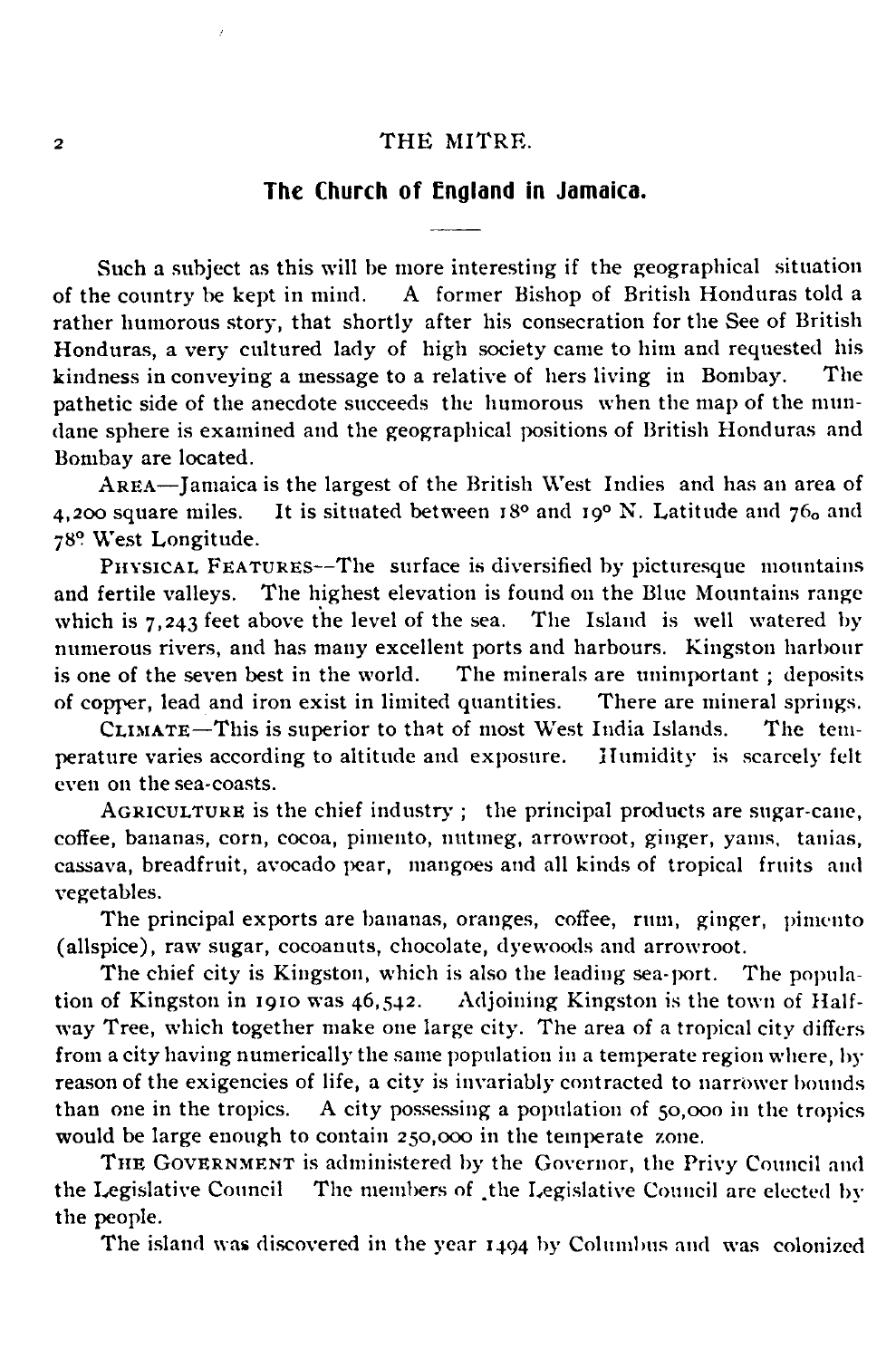by Spain in 1570. It was called by the Spaniards Xaymaica, the meaning of The English took possession of the island in  $1655$ ; which is wood and water. by this time the Spaniards had pitched their chief city at Spanish Town and the Roman Catholics had built their cathedral in this town. Fortunately on English occupation the cathedral was intact and fell into the hands of the Church of England. It remains to-day on the same site as the cathedral of the C. of E. in Jamaica. Many repairs have been added but still it holds a unique place in being one of the oldest cathedrals in the new world. The history of the Church of England in Jamaica may be divided into three parts :

 $(i)$  1655-1824; (2) 1824-1879; (3) 1879.

In the first period the older parishes are founded at convenient centres. Apart from this, nothing else is accomplished.

(2.) The second period  $(1824-1879)$  marks the missionary enterprise of the Church in Jamaica. The first bishop, Christopher Lipscombe, is appointed in 1824. From this time institutional work began—the erection of schools and colleges and churches in the rural parts. The diocese in this period included British Honduras and Nassau. Financially this was the most flourishing period for the Church in the island.

 $(3.)$  In the third period, 1879, the Church suffered the loss of State support. Disestablishment took place in 1879 and dealt a temporary blow to church ife; but it had a significant effect, which is the training of native men for the ministry, and in order to accomplish this a theological college had to be built, the result of which institution has justified disestablishment as it has not only prepared men for the Jamaica Diocese, but to-day men trained within its walls are to be found in other West Indian Dioceses, in England, Canada and Africa. Prior to disestablishment, when there was no theological college, those natives who read for Holy Orders were prepared by parish priests and some few went to England and others to Codrington College, Barbadoes; but when the crisis of disestablishment came it was found necessary to build a local theological college. This was done through the energy of the present Archbishop, who has been Bishop of Jamaica since 1880, Primate of the West Indies in 1894 and Archbishop since 1897. The college is affiliated with Durham and London Universities and recently with the University of King's College, N.S.

There are about 250 churches in Jamaica. These are worked by clergy and catechists, and the services are usually well attended. The Church is numerically and financially the strongest religious body in the island. The clerical number is eighty-four at the present time. In prosperous times the number is about one hundred and six. This number includes clergy who are masters in high schools. The Anglican Church has made a strong hold on the natives of Jamaica, and this is evident from the fact that the Church in Jamaica is self-supporting. Unfor-

and finally the strongest religious body in the island. The island. The island. The island. The clerical number of  $\alpha$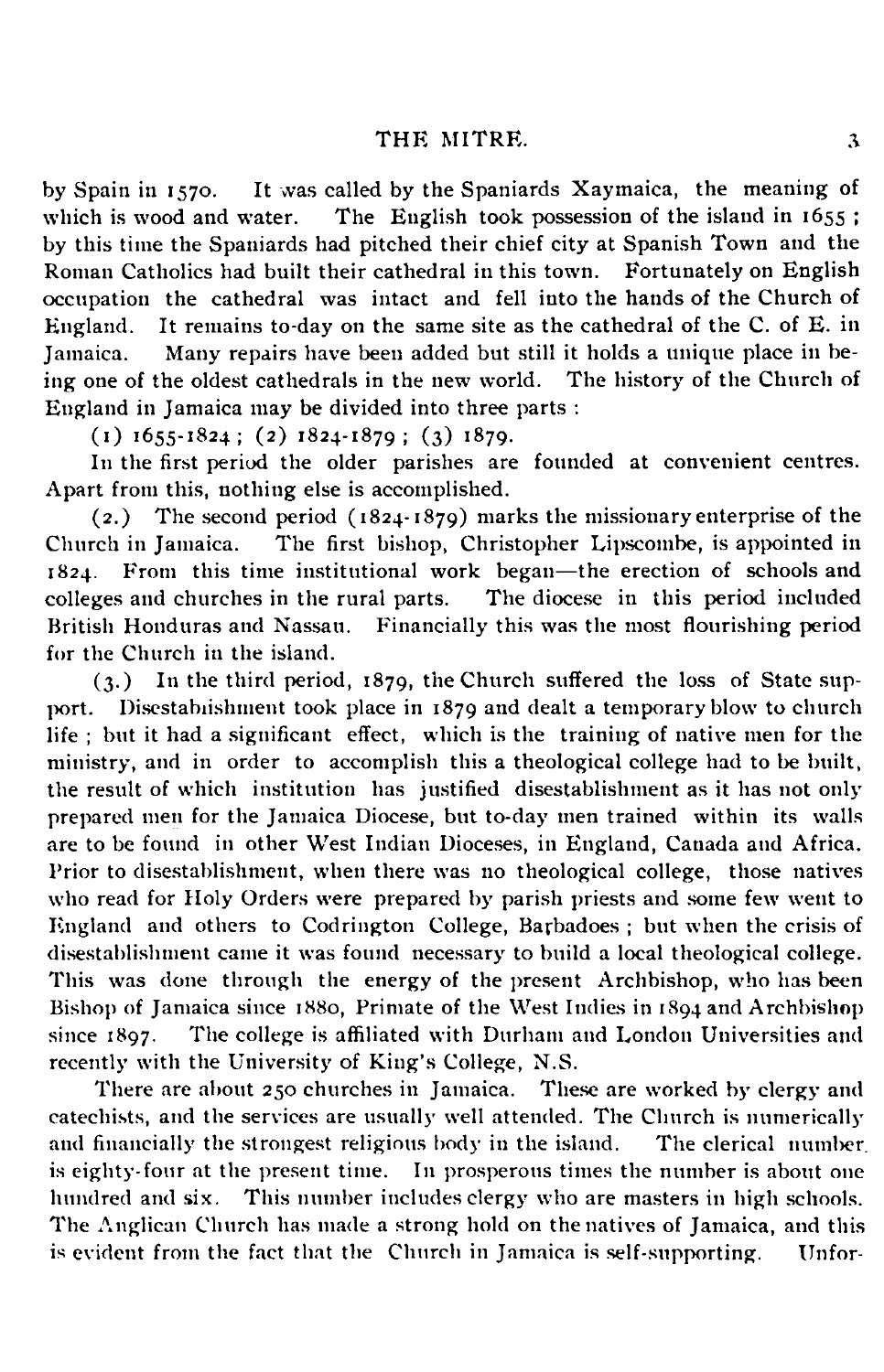tunately, at times the island is visited by hurricanes and earthquake, although the latter is by no means frequent, which cripple the industries of the island and render hardships to the parishes. The Church has been experiencing financial The Church has been experiencing financial drawbacks for many years, due chiefly to the fact that the West Indian sugargrowers could not compete in the sugar market with the German bounty beetsugar. The West Indians hope that this war is emphasizing the need of a more united imperial commerce. The clergy are assisted by catechists, who are usually schoolmasters. These men are expected to pass various grades of catechetical examinations and are given privileges according to their success in the examinations.

The congregations take their part of the service as heartily and intelligently as can be found elsewhere. In this respect not only in Jamaica, but in the B. W. I. the Church cannot be excelled.

Jamaica is the only diocese of the West Indian Province which has two Anglican bishops. The other dioceses of the Province are Barbadoes, Windward Islands, Antigua, Trinidad, British Guiana, British Honduras and Nassau.

In Jamaica there is an annual synod of the clergy and laity, which meets in February for the transaction of general business. There are three archdeaconries and fourteen rural deaneries. The appointment to cures is made by the archbishop.

A clergyman usually finds that there is enough work in his parish to tax all his energy, as invariably his cure contains two or more churches, sometimes at distances of from eight to ten miles apart. The clergy outside of Kingston depend on the use of a buggy to facilitate their journeys, while the city clergy of Kingston are more fortunate in having the service of the trolley for a distance of seven miles.

There is one feature of Church life in Kingston that is particularly noteworthy, and that is the remarkable attendance at the Churches of the city on Sunday evenings. There is a regular system of interchange of pulpits among the city clergy and it works well.

Whatever may be said about the Church in Jamaica, this much is sure, that she has succeeded in the colony ; as an instance one can point to the spirit of devotion and attachment of the natives to the Church. The builders of the Pana ma Canal declared that, during the construction of the isthmian waterway, it was impossible to get the West Indian labourers to work at a place where the Anglican church was not represented. Accordingly the American Government Accordingly the American Government was obliged to assist financially the Episcopal Church on the canal zone, in order that adequate ministrations might be provided for the West Indians whose services the canal could not do without.

These few points will give an idea of Church life in Jamaica, but a great deal more can be said which cannot be printed in a small issue.

RRV. SAMUEL ROWE, Arts '16.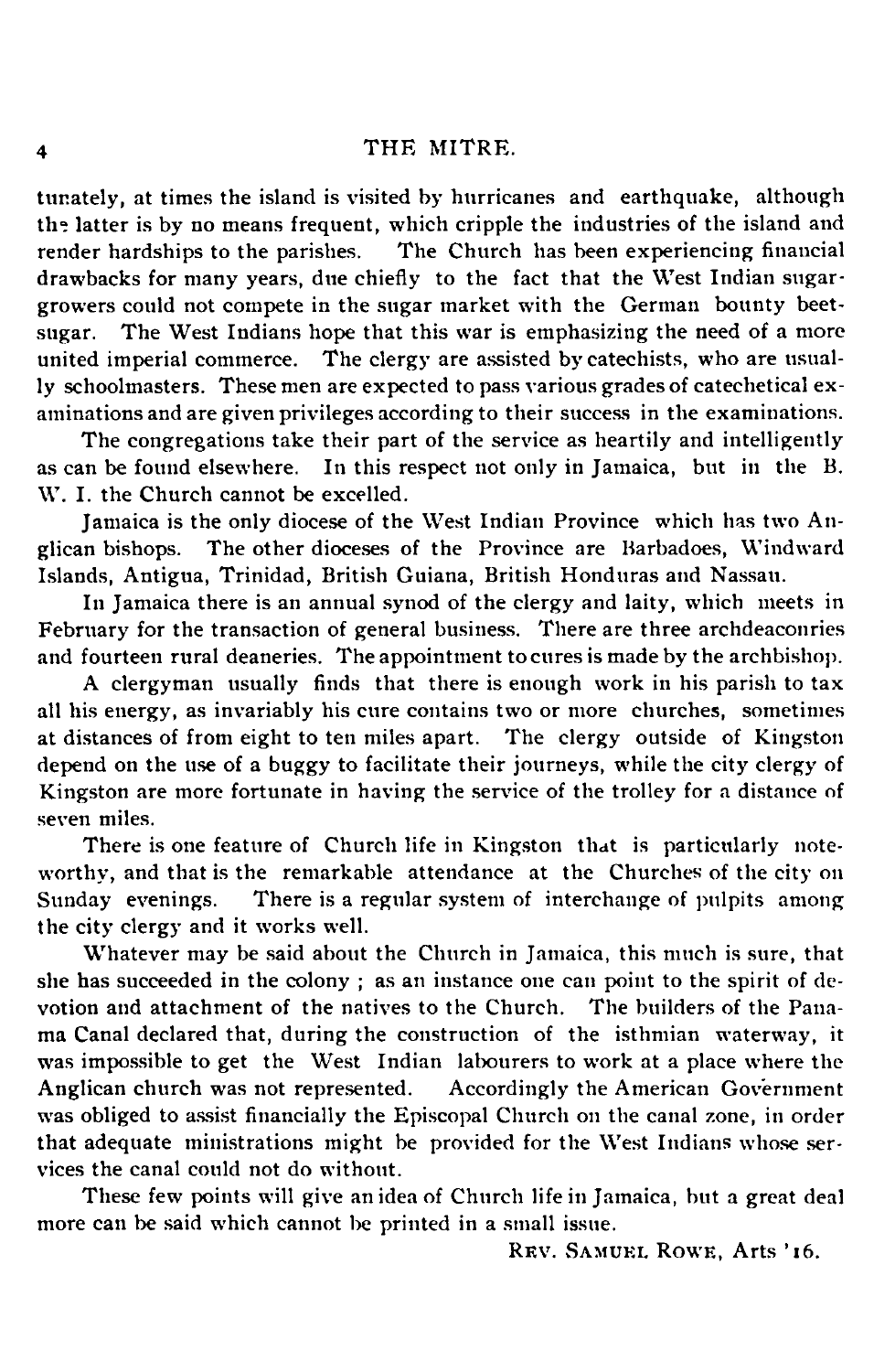#### **Autobiography of Bishop Oxenden.**

As a rule autobiography is not the most interesting form of literature to the average reader. Like all rules, however, this one has its exceptions and one of these is the "History of My Life," by the Rt. Rev. Ashton Oxenden, Lord Bishop of Montreal and Metropolitan of Canada from 1869 until 1878.

While this work deals with the writer's childhood, and his earlier ministry in England, a large portion is devoted to his work in Canada and his impressions of the country as seen at that time. It is of special interest to Bishop's men because of the reference made to our University in it.

The first chapters of the book, as has been mentioned before, deal with the writer's earlier life and ministry, which may be passed over as being of no immediate interest, until we arrive at the point at which he accepts the responsible position offered him by the Canadian Provincial Synod, namely, that of Bishop of Montreal and Metropolitan of Canada.

The Bishop with his wife and family set sail for Canada on the " Nestorian," arriving at Quebec on August 29th, 1869. Concerning this arrival he tells us an amusing incident which happened as the result of his ignorance of the customs of the new country. As he was preparing to retire to his cabin prior to going ashore the next morning, a loud rap was heard at the door, and a messenger informed him, " Mr. Brydges has sent his 'car,' my Lord, and begs you will make use of it." Ignorant of the identity of the obliging Mr. Brydges, the Bishop concluded that he must be the proprietor of a hotel who had sent some sort of conveyance, a sort of Irish car perhaps, to convey him to his apartments. Under this impression he politely refused the offer preferring to remain on board. Great was his astonishment to find the next morning that Mr. Brydges was a prominent official of the Grand Trunk Railway, and that the "car" was his private railway carriage, which he had sent to convey the Bishop and his family to Montreal.

The scenery in the immediate vicinity of Montreal was evidently disappointing, and the description which the writer gives of it is decidedly the reverse of flattering. The following extract gives us a fair picture of the appearance of the country presented.

" The lack of fine timber specially disappointed me, for there was nothing to compare with the gigantic oaks and beaches of England. The fact is that in this district the larger trees have been cut down for building purposes and for exportation. A few straggling villages are occasionally seen with staring white houses, but nothing which deserves the name of a town, with the exception of Montreal itself..................... Whilst, however, the scenery does not in general reach a high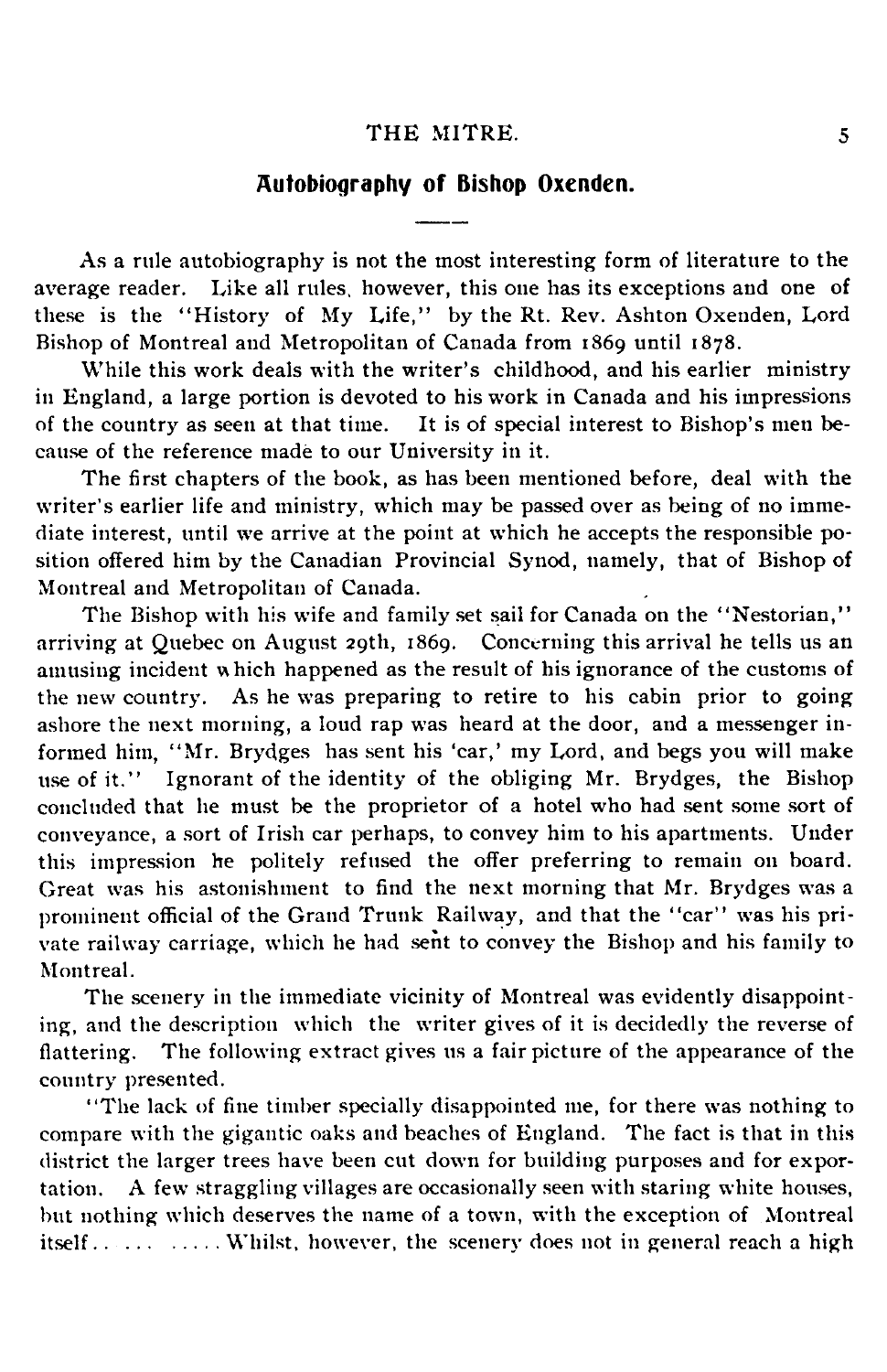standard of beauty, there are very striking spots in various parts of the country ; the two majestic rivers, the St. Lawrence and the Ottawa, as well as the lakes and mountains in the Eastern Townships, add immensely to the general beauty of the scenery."

Under the heading, "Climate and Productions of Canada," Bishop Oxenden<br>a glowing tribute to the Dominion. He says, "The summer is ardent and pays a glowing tribute to the Dominion. so certain that almost any fruit and crops can be raised................. if the power of a country can be measured by its food-producing capacity, it is difficult to limit the imagination in estimating the number of souls which Canada's vast area can support. The manner of farming is different in many respects to that to which I have been accustomed. What strikes me most, perhaps, is the speed with which both men and horses move, they whisk up their produce and carry it off to the barn whilst an English labourer would be crawling about the fields and deliberating as to his next step."

His appreciation of the loyalty and devotion of Canada to the Mother Country is shown in the following extract from his chapter, ' 'First Impressions of Montreal." He writes as follows : ' 'The Canadians are a loyal people— loyal to their king, to their mother country, and to the laws by which they are governed. On my first arrival the subject of annexation to the United States was frequently discussed, but little is heard of it now. God grant that it may ever remain God grant that it may ever remain British at heart and closely follow in the footsteps of the mother to whom it owes its training."

How truly the loyalty of Canada to its mother country has been shown by her sons at Ypres and St. Julien, and is being shown to-day throughout the Dominion by the spirit in which her citizens are meeting the sacrifices and demands made on them as the result of the great conflict in Europe.

In his reference to his visits to the various parts of the diocese the Bishop deplores the terrible condition of the roads. Travelling was difficult and disagreeable and must be vastly different to that to which he had been accustomed. He says, "Though such bumping as we were subject to might be good for the liver, it certainly was a trial both to the carriage springs and the endurance of the traveller, and was no little discomfort especially after a hospitable repast."

What a different sensation the Bishop would experience if he were to take a ride in a six-cylinder touring car over one of our new tarvia-macadam roads !

The writer made several visits to the great lumber camps up the Ottawa river. The life in the lumber camps, which he describes at length, seemed to him<br>to be one of singular hardship. The lumber gangs entering the woods about The lumber gangs entering the woods about the month of October or November, establish themselves in rudely built huts, where they are obliged to spend the entire winter, as cut off from the outside world as if it did not exist. Owing to the difficulty in procuring supplies the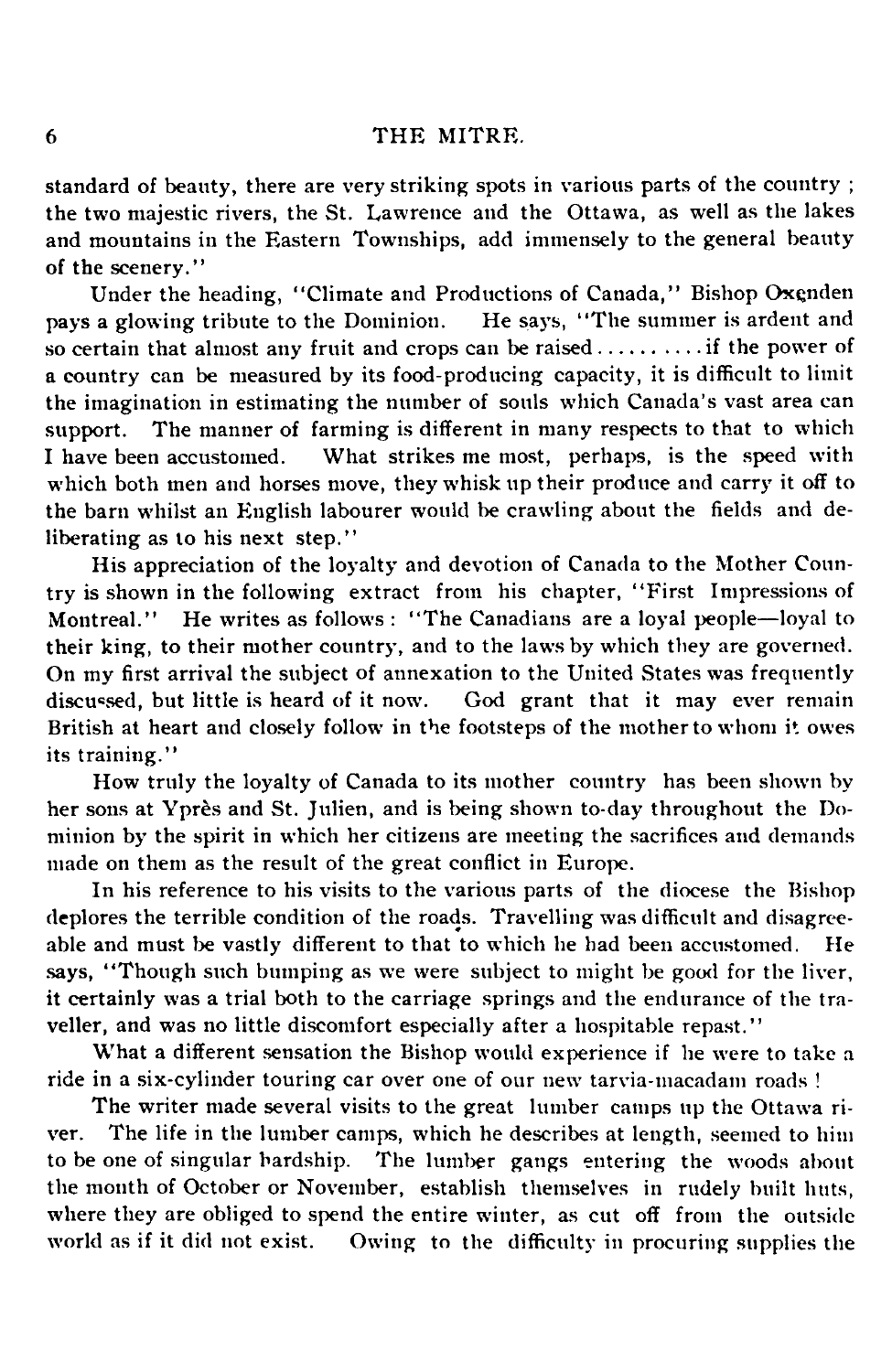"jacks" are obliged to eat chiefly frozen beef or pork and that delicacy for which the city of Boston has gained so much just or unjust renown, namely, beans. They are also not allowed to indulge in the use of spirits, being restricted to the use of no stronger drink than tea, a privation which is felt more keenly than any amount of cold or exposure.

In the chapter, "The Perils of Winter Travelling," we get one of the most interesting parts of the whole book, for Bishop's men at least, in that it contains a description of a visit paid to the University by Bishop Oxenden, accompanied by the late Bishop Williams, Lord Bishop of Quebec, and the father of our present Bishop. The descriptions of winter travelling given in the first part of the chapter are truly appalling, until we remember that the writer was accustomed to a climate where such extremes of temperature as we have in Canada are unknown. He gives us, among others, the following interesting and amusing account of a night spent in a farmhouse in midwinter. "After a good supper I count of a night spent in a farmhouse in midwinter. went to bed and found myself in a comfortable room with a little stove and a roaring fire in it. This, I thought to myself, would at all events keep me toler-<br>ably warm during the night. But I was mistaken ......... Fortunately I had But I was mistaken ........... Fortunately I had with me my faithful and invaluable companion, my india-rubber bag, which was filled with boiling water. Thus I passed the night, never venturing to lift my Thus I passed the night, never venturing to lift my head from under the clothes, and, like St. Paul, I 'wished for day.' In the morning I tried to get up but failed at first through intense cold. After a while, however, I succeeded and to my great joy and thankfulness got down to breakfast."

In the latter part of the chapter the Bishop describes his visit to Lennoxville in company with the Bishop of Quebec and Mr. Charles Hamilton (later Archbishop of Ottawa, and preacher of the University of Bishop's College in 1885.) They experienced some difficulty on the way, the train being blocked by a heavy fall of snow. The party was obliged to return to Quebec by sleigh, making a fresh start the following day.

In regard to his visit to Lennoxville we will quote the Bishop's own words, which are as follows: "Lennoxville, to which we were bound, has a Church of England College common to both the dioceses of Quebec and Montreal, but situated in the former. The senior department of this institution is a college with a Principal, Professors, Tutors, etc. It has also a Theological Branch, which serves for the training of candidates for Holy Orders. Of this college the two serves for the training of candidates for Holy Orders. bishops are ex-officio visitors, the Bishop of Quebec being the president and the Bishop of Montreal the vice-president. In consequence of its nearness to Quebec it was comparatively useless to our diocese. I, however, always attended its meetings as my predecessor had done. ......... After a time, however, I demeetings as my predecessor had done. cided on establishing a Theological College in Montreal for the training of our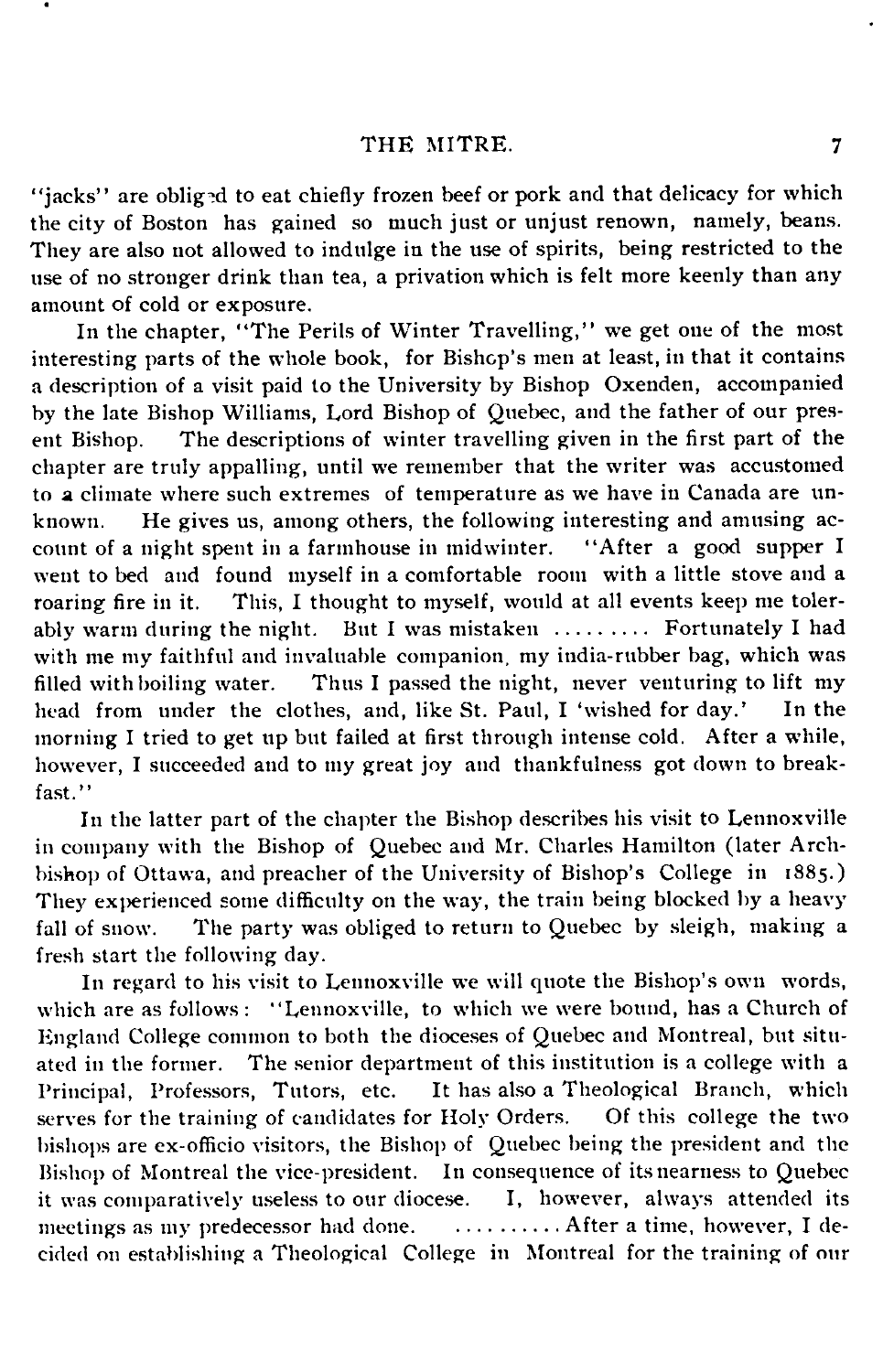candidates for Holy Orders. With this view I procured from England the aid of a first-rate man, Mr. Lobly, a late fellow of Trinity College, Cambridge, who undertook the office of Principal....... In the face of many difficulties, which he fearlessly surmounted, he started the college which has now become a prom-<br>inent and useful feature in the diocese. On his subsequent promotion to the On his subsequent promotion to the Principalship of Bishop's College he was succeeded by Dr. Henderson."

In concluding this long chapter he says, "I have dwelt awhile on the perils and privations to which we were now and then exposed during our life in Canada. They were, however, but few ......... If I had been ten years younger I should have regarded these as contributing to rather than detracting from the enjoyment of my Montreal Episcopate.

In 1878 Bishop Oxenden felt himself, owing to age and decreasing vigor, scarcely able to meet the trials and responsibilities of his important post, and accordingly he decided to resign.

Though urgently pressed to reconsider his decision he remained firm, having reached it after careful consideration. Accordingly he set sail for England, having spent a little over nine years in Canada.

The last two chapters deal with his closing years, which were spent in England and France.

The entire work is one which can be fully appreciated from a viewpoint of either entertainment or instruction, and the time spent in reading it carefully will never be regretted.

D. C. ABBOTT, Arts '18.

#### **Friendship.**

From Westminster.

I would not wholly understand my friend. Nor with the secrets of his heart confer ; To understand him would but be to end All interest, and friendship dreams inter, For where to me the profit of it were, That he the hidden mystery should unfold, And I his pictured thoughts without a blur, As on a master's canvas, should behold ? He, like a book whose every page reveals, Thoughts deep and worthy from the common eye. Lures me to read : I read, and reading learn. For each particular mood what pages to turn ; And as our mutual hours glide dreamily by, They bring new pleasures, new delights reveal.

D. E. C.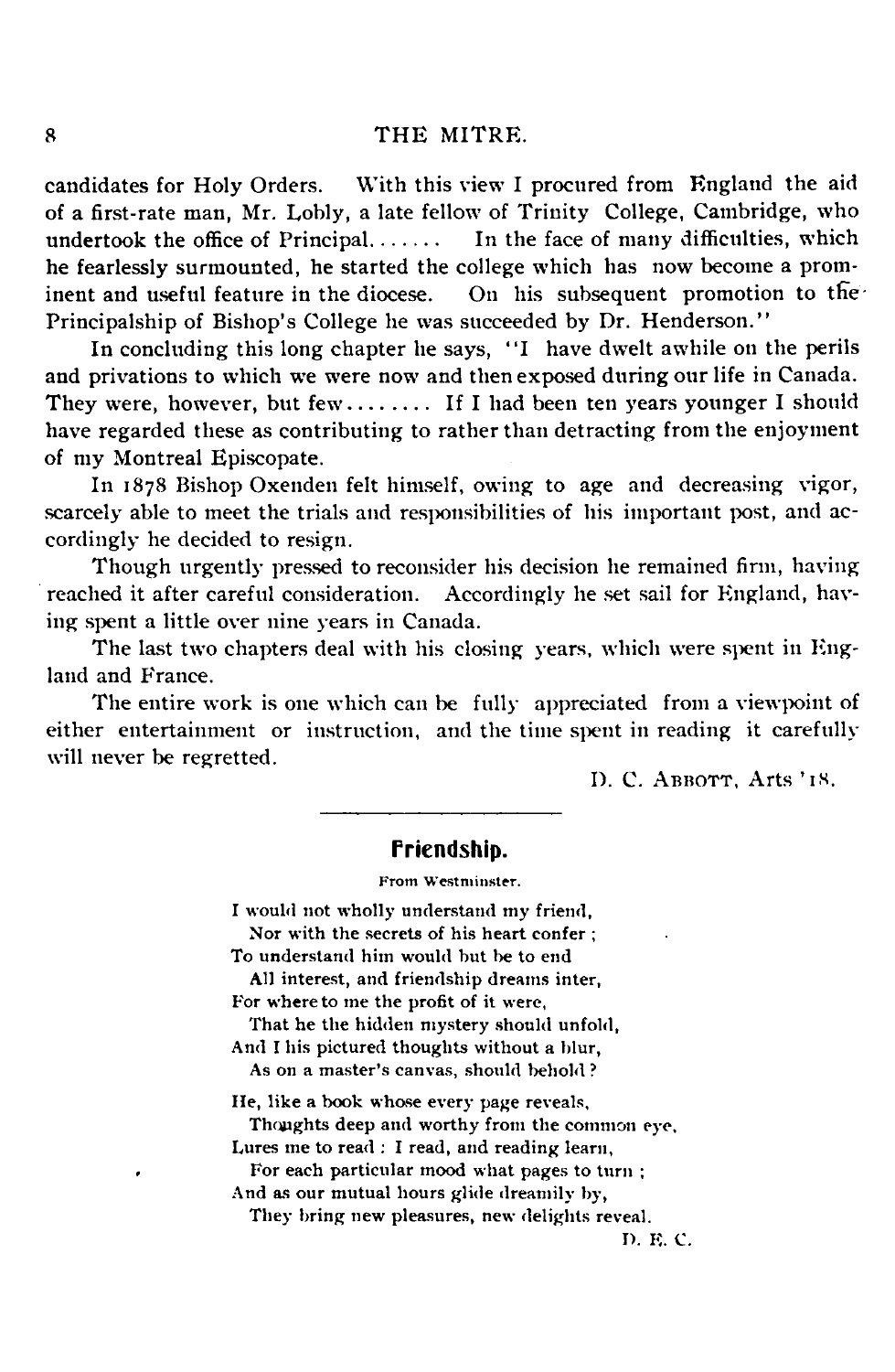#### **Witchcraft.**

A belief in the supernatural is so widely prevalent among the human race<br>it may almost be regarded as an instinct. From the earliest ages religion, that it may almost be regarded as an instinct. whether true or false, claimed that divine aid could be invoked to counteract natural phenomena. The powers of evil, as well as of good, have also been considered capable of being commanded by man and, in a measure, subject to his will. A belief in witchcraft, a word which recalls some of the most revolting pictures which history has to offer, was based upon this latter belief.

Magic applied by the Greeks to the hereditary caste of priests in Persia still stands in the east for an incongruous collection of superstitious beliefs and rites,<br>having nothing in common except of abnormal origin and effects. Astrology, having nothing in common except of abnormal origin and effects. divination, demonology, sorcery, witchcraft, necromancy and many other systems are sometimes included in magic, but each term is also employed separately to stand for the whole mass of confused beliefs which, outside of the sphere of rec-<br>ognized religion, attenunt to surpass the limitations of nature. A treatise on any ognized religion, attempt to surpass the limitations of nature. one of the "arts" may include many facts properly belonging to another. By witchcraft we will understand a voluntary compact between the devil, the party of the first part, and some witch or wizard, the party of the second part, the party of the first part agreeing to perform for the party of the second part any odd job, such as killing dogs, causing insanity, making pigs squeal at night, or accumulating objects of wealth, which the latter might require.

The history of witchcraft, as it pertains to English-speaking people, can be studied in the civil and ecclesiastical laws of the two great English-speaking nations. The essential element in the " art" seems to be the voluntary nature of the compact. Possession by the devil against the will of the subject belongs to a different category.

Twenty-five years ago an American writer said : " Witchcraft is at the present time believed in by the majority of the citizens of the United States." This statement seems to us almost absurd, yet there are localities in the Province of Quebec at the present time, where a belief in magical operations brought about by other than divine aid is prevalent. The French-Canadian is naturally super-The French-Canadian is naturally superstitious, as is also the English, Scottish and Irish Canadian. The folk-lore of these people is infused with the supernatural, and nursery tales and neighborhood gossip has entwined itself strongly about the subconscious mind. We find educaed people throwing salt over the left shoulder to counteract the evil effects of the accidental spilling of that commodity, we find them nailing horse-shoes over their doors, refusing to pick up a pin pointing the wrong way, turning back from an important engagement because a cat crosses their path, and many other pecu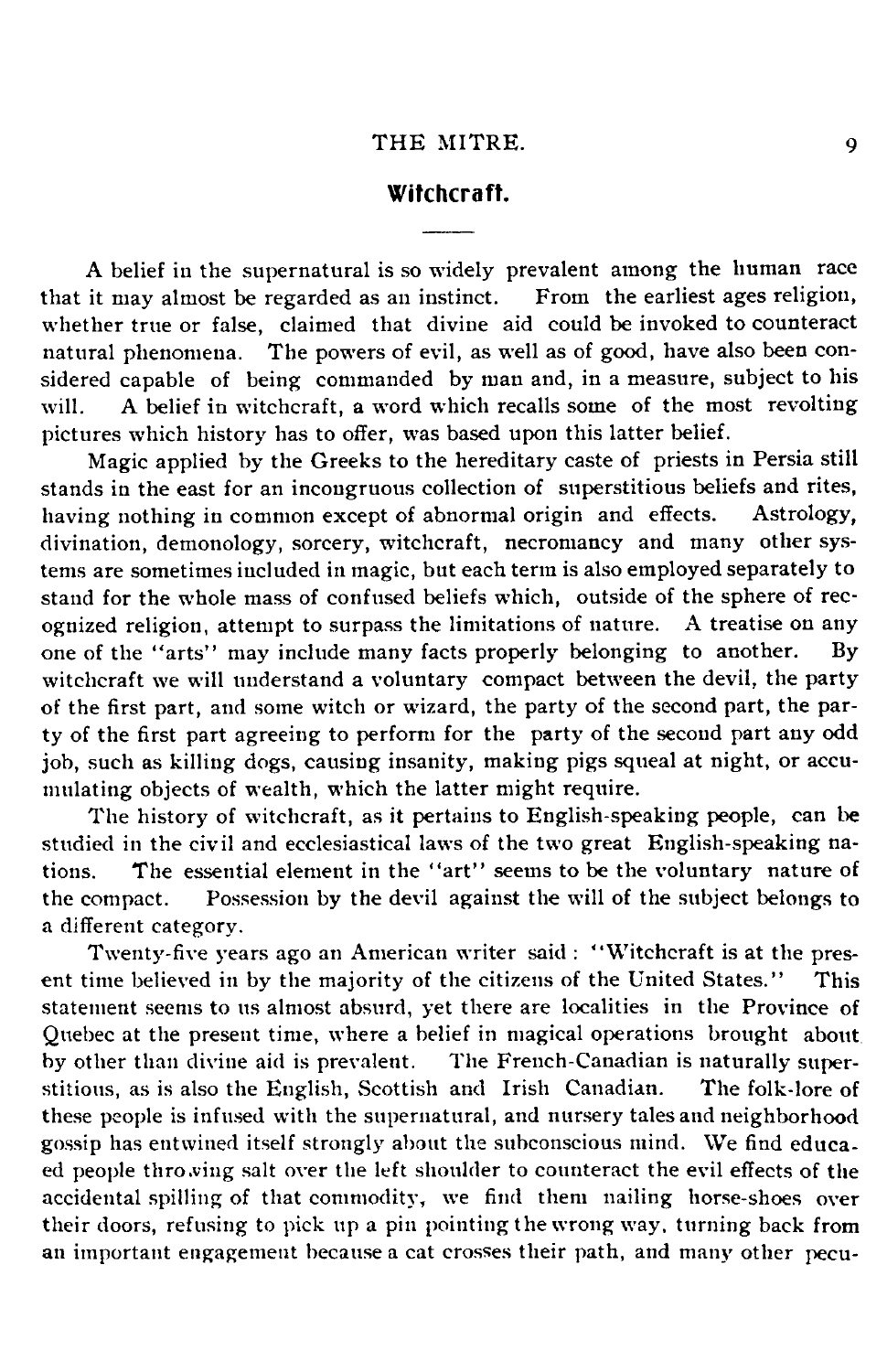#### IO THE MITRE.

liar things because their childhood fancies were mutilated by like absurd actions of their elders. These people do not really believe in nonsense of this sort in the same way that they believe in natural phenomena. In fact they may tell you same way that they believe in natural phenomena. that they do not believe in "luck" at all. Their statement may be quite true, and yet "Friday" and "thirteen" will cause as much consternation in their little circle of activity as a German bomb would cause in a meeting of American peace delegates. This attitude does not constitute a belief in witchcraft, yet it is clearly akin to it.

It is said that in many villages in Pennsylvania, some of them in the Dunkirk settlement, there are still women who are supposed to be witches. Some of them are shrewd enough not to apply their arts for strangers, but to those whom they know they will readily sell charms to protect buildings from lightning, to dry up the wells of enemies, force cows to give bloody milk, separate man and wife and reunite strange lovers.

Farther south among the negro population there still exists the witch doctor. These secure a thriving practice, not only among the negroes but among the whites as well. People who employ them reason that all diseases are caused by witchcraft, and that therefore the counteracting influence must be occult. The African population brought this belief from their early home and it persists with a tenacity that even education cannot eradicate.

In Italy the people generally believe in witchcraft and to the peasant it is a living reality. Greece, Bulgaria and Servia abound in similar superstitions. In Less than twenty years ago an old woman was burned to death in the district of Sologne for supposed evils caused by this means. The facts of the case were that the old lady was mentally unbalanced and did and said many strange things. It was her own daughter who suggested the burning after the priest had heard her mother's confession. They argued that if she was left living she would probably commit more grievous forms of sin than she had in the past, and that the confession would thus be rendered useless. To avoid this calamity she suffered death at the stake.

The superstitions of Norway, Sweden and Denmark are interesting and throw a spell over the lives of the sailors, fishermen and solitary farmers of these countries. Witchcraft is firmly believed in by these people, and sailors are yet in the habit of purchasing a favorable wind from the particular witch of the village, who is supposed to have control of the air. In Scotland many of the lage, who is supposed to have control of the air. witch legends resemble those of Norway and are more or less connected with the sea. An old lady of Skye has quite recently been seen sailing along the shore in<br>a wicker basket. There, also, witches have been known to go up chimneys. fly There, also, witches have been known to go up chimneys, fly through the air, steal butter from the churn and many other things of a noteworthy character.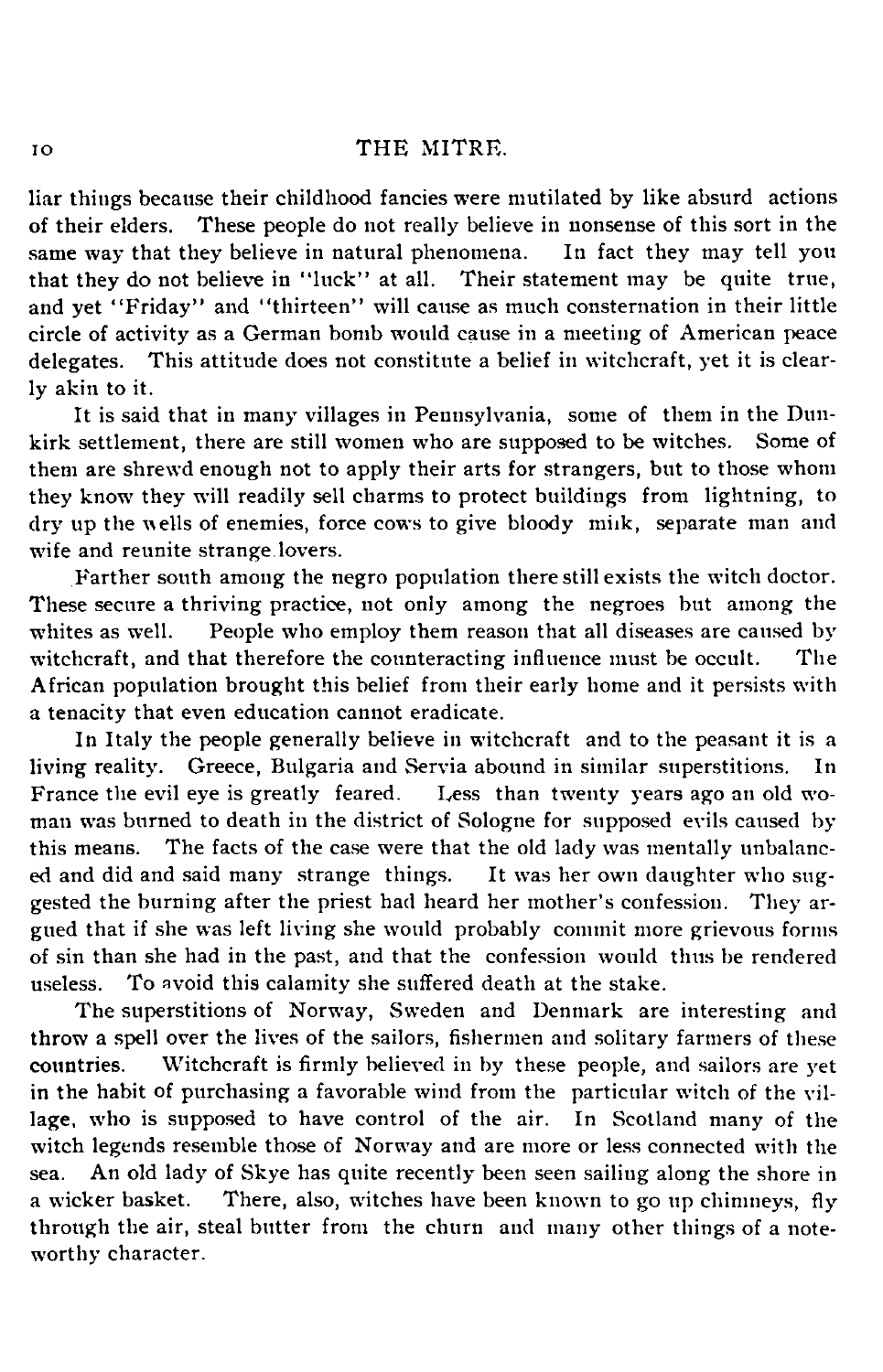Belief in witchcraft was not always confined to the poor and ignorant. Thir-<br>ears ago a well known clergyman wrote the following: "My father, like ty years ago a well known clergyman wrote the following : many others, fully believed in witchcraft. In a little ancient cottage about a mile from my father's lived an old woman who had the reputation of being a witch. One spring, as my father was planting potatoes in his field, the old lady came to beg a piece for a garden. This he said he could not grant, as he needed all for This he said he could not grant, as he needed all for himself. She left the field muttering something, which I suppose my father understood to mean mischief. That evening, when still in the field, he was seized That evening, when still in the field, he was seized with a strange nervous sensation, and an utter an inability to speak. Later in the evening he had a severe fit. This state of things continued for some years. This state of things continued for some years. Mother always sent one of the boys with him to render help or report his condition. Another phase of the witchcraft superstition was a belief in white witches, or those who could neutralize or destroy the work and influence of witches. My father heard of one living many miles away, and at once went to see him. I shall ever remember the interest with which we I shall ever remember the interest with which we listened to his story. He said the white witch told him that he had been bewitched, as he supposed, by the old woman, but that her influence could be entirely destroyed. He then gave my father a little piece of paper upon which was written a charm which would in all future time protect him from all influence of witches. This paper must be worn over the breast, suspended by a piece of tape from the neck. It must never be opened, never touch wood, stone or iron, nor<br>be handled by any one but himself. Said my father in concluding his story: be handled by any one but himself. 'The white witch told me to always wear this over my breast, and that inside of three days I shall have one fit more, but after that I will never have another symptom of the kind.' The following evening, when at supper, he had another se-The following evening, when at supper, he had another severe attack of his old trouble, but sure enough it was the last. He lived more than twenty years after that, but never had another symptom of fits, or nervous difficulty of any kind. He was absolutely cured, as I know."

The following interesting instances of alleged witchcraft show that to a comparatively recent date extreme superstition existed in various parts of America. In 1815 Captain Wardwell of the ship Polly, desiring to make a record number of trips for the season between Boston and Penobscot, hired Mrs. Leach, a reputed witch, for a bag of meal a trip to guarantee him fair winds.

Moll Pitcher, who practiced her "art" for more than fifty years in Lynn, sachusetts, died in  $1813$ , aged seventy-five years. To her came rich and Massachusetts, died in 1813, aged seventy-five years. poor alike to discuss the secrets of the future. It is said that among her clients were men eminent in professional life, some of whom occupied professorial chairs at Harvard University. About the same time there lived in Newburyport ano ther woman who had immigrated from Scotland. Her career is interesting in that she commanded the respect as well as the fear of the people during her whole life.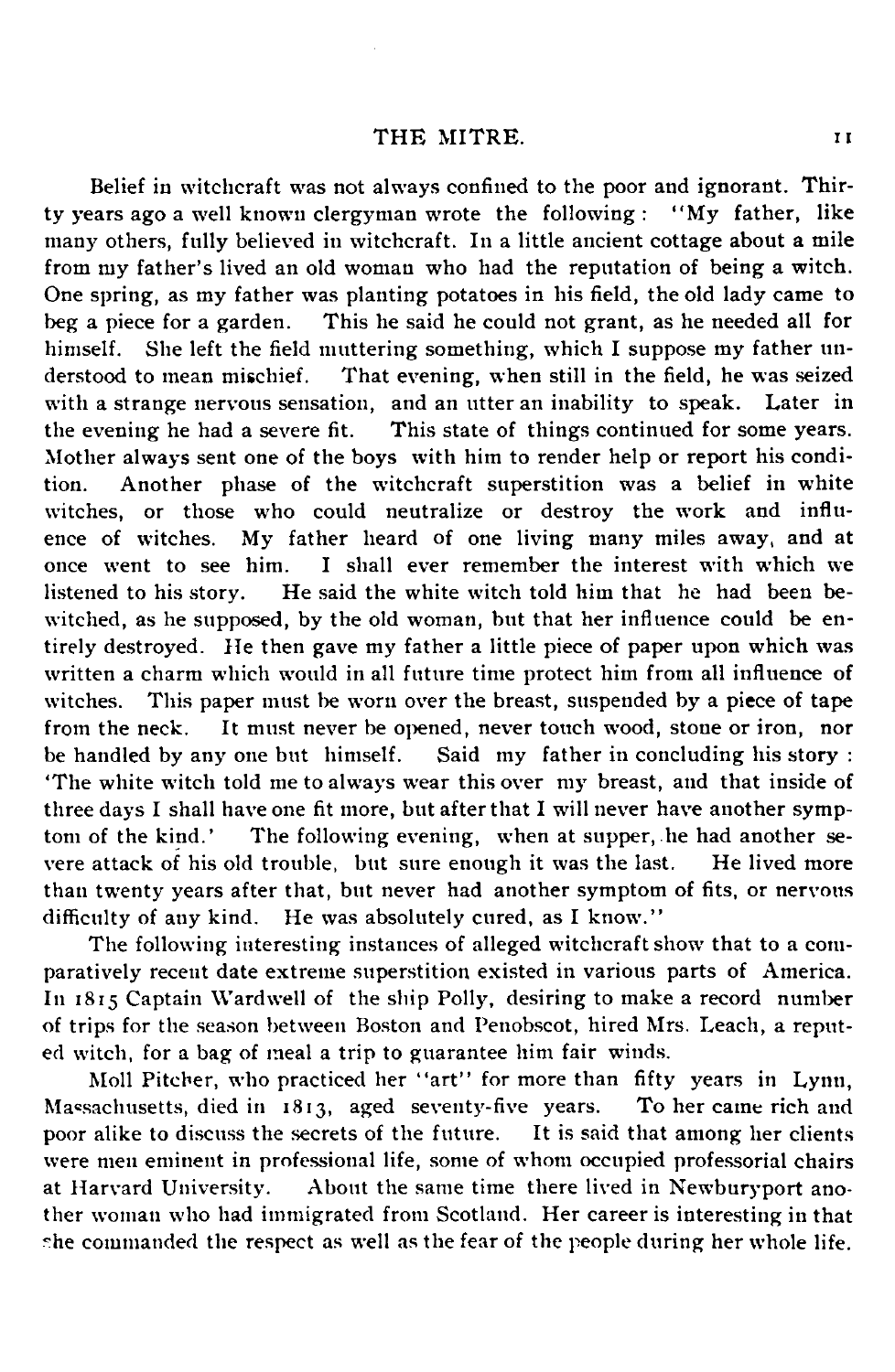In Burlington, New Jersey, in the year 1731, a man and woman, suspected of bewitching cattle, were tried in the presence of the Governor by being weighed against a large Bible. In 1728, Rhode Island, which had formerly suspended its laws against witchcraft, re-enacted protective measures which implies the pop-<br>ular opinion was much agitated upon the subject. A few years before this in ular opinion was much agitated upon the subject. the year 1700, an execution for witchcraft took place in Albany, New York.

But it is in Massachusetts that the history of witchcraft finds its most interest-<br>material. The Pilgrims landed at Plymouth in 1620. In 1636 their laws ing material. The Pilgrims landed at Plymouth in  $1620$ . included a large number of offenses punishable by death, among which was " The solemn compaction or conversing with the Devill by the way of Witchcraft, conjuration or the like." The colony of Massachusetts adopted the Body of Liber-The colony of Massachusetts adopted the Body of Liber-<br>milar clause. In  $1642$  Connecticut included this in its ties, which contains a similar clause. criminal code : " If any man or woman be a witch, that is, half or comforteth with a familiar spirit they shall be put to death."

The first trouble from witchcraft started in New Haven and the first execution was in Hartford in 1646. In 1648 another woman was executed in the same city and in the same year. Mrs. Jones, of Boston, the first woman to be executed for witchcraft in Massachusetts paid the death penalty. Then followed scenes of witchcraft in Massachusetts paid the death penalty. horror, the details of which are almost beyond belief. Salem seems to have been the centre of superstition in those days, and many were the lives of her best citi-<br>izens sacrificed. No one was safe : rich and poor alike suffered through the tv-No one was safe; rich and poor alike suffered through the tyranny of ignorance. There seems to be a popular belief that the witches of Salem were burned, but careful investigation does not reveal a single instance of this. Hanging was the method adopted.

Christianity originated among the Hebrews, who were firm believers in the reality of witchcraft. It was immediately brought into contact with the Romans, who at the beginning of the Christian era occupied the province of Syria ; and with the Greeks, among whom it spread during the Apostles' age. Among the Greeks and Romans there existed the same general belief with its corresponding practices. Homer, Ovid, Virgil and Horace all contain references to the occult art. In Asia Minor and adjacent Oriental countries Christianity was saturated with superstition. The New Testament shows that Christianity did not at once eradicate pre-existing superstition. It required a renunciation of the worship of It required a renunciation of the worship of idols, faith in God as superior to all antagonistic forms natural and supernatural, and obedience to the commands of Christ and to the precepts of his Apostles. But there is no reason to believe that it distinguished between the natural and supernatural origin of many superstitious forms and beliefs not essentially imcompatible with submission to the gospel. The credulity of the early Christians is apparent in The credulity of the early Christians is apparent in the writings of most of the anti-nicene fathers. They believed in the supernat ural origin of many of the pagan miracles, some of them in the fable of the Pho-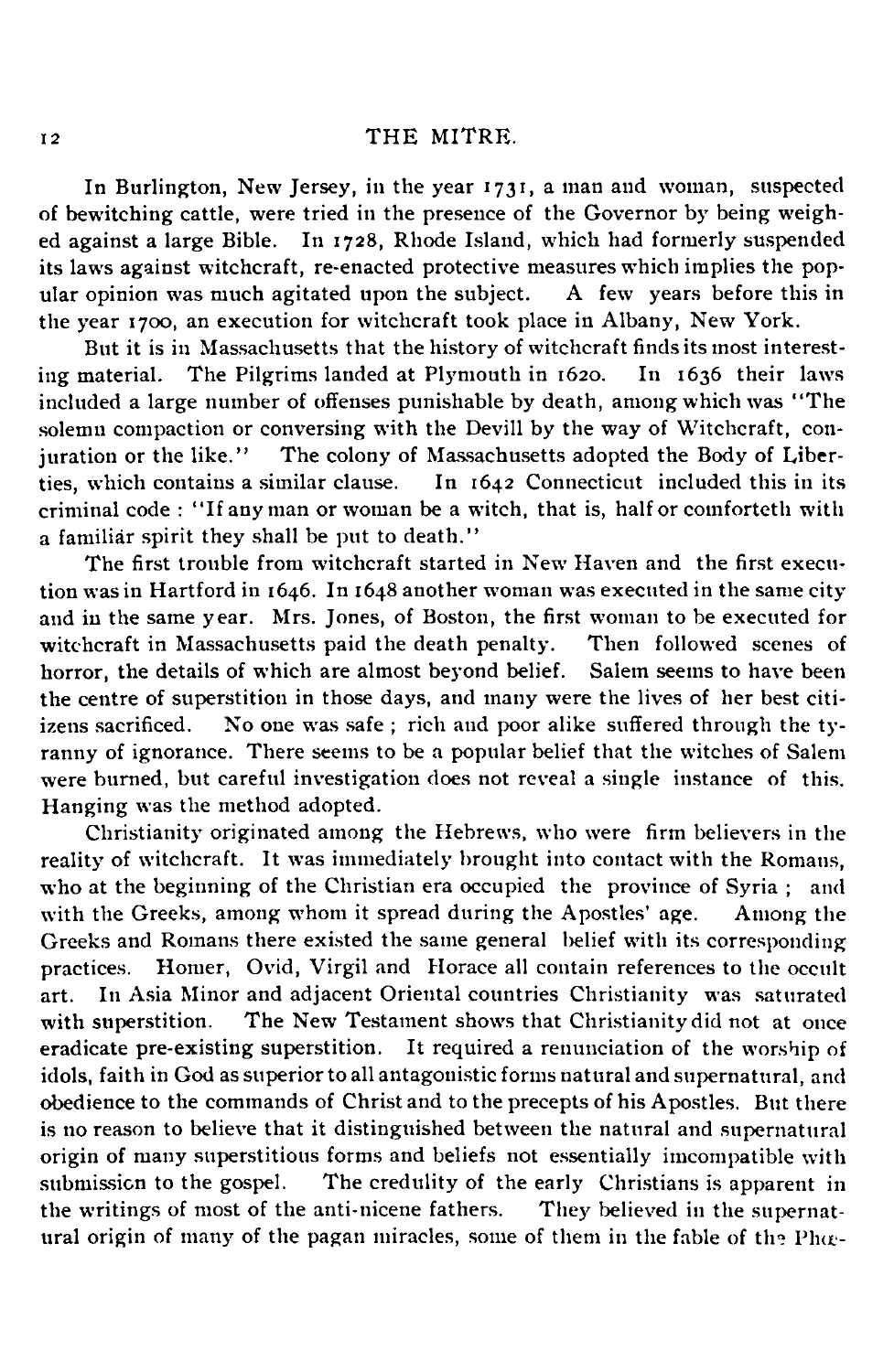nix and accepted many incredible tales credited to the devil and his agents.

An interesting question arises, does the Bible teach the reality of witchcraft ? Many eminent divines have believed that it does. only twelve years after the scenes in Salem, wrote, "They know (meaning mate-<br>rialists) that the giving up of witchcraft is in effect giving up the Bible." He rialists) that the giving up of witchcraft is in effect giving up the Bible." afterwards affirms that he believes in all Cotton Mather's stories. Of course his opinions on this subject were only those of the age. In the same way he affirmed to be true many doctrines now held to be absurd even by the most conservative theologians. The fact that many of the Biblical writers seem to have taken witchcraft for granted does not prove that it is taught in the Scriptures as scriptural teaching. Many of the prophets and apostles were limited in their knowledge concerning science, art and history. They drew illustrations from supposed facts of these branches of learning, which served their purpose for the time. Too radical a departure from existing beliefs would have been disastrous in many cases. It was only necessary to use illustrations familiar to the reader. We think that references to witchcraft in the Bible may be classed in this category.

The most interesting reference or incident in the Scriptures regarding witchcraft is certainly that of the Witch of Endor. This has been regarded by many as furnishing absolute proof in the reality of the occult or that it is supported by scriptural teaching, which to them is the same thing.

Saul, who was a man of strong passions and feeble judgment with little selfcontrol, had sinned and God refused to hear him. The existence of his kingdom was threatened by the Philistines and he determined to know the worst. Taking his servant into his confidence he sought out a professed witch. After getting an oath that she should not be punished, she began in her usual way, " Whom shall I bring up to thee ?" The answer was to bring up Samuel. Immediately afterwards the woman cried with a loud voice and said unto Saul, "Why hast<br>thou deceived me for thou art Saul?" There is a strong reason to believe that There is a strong reason to believe that she knew him from the first but had not acknowledged it, thinking in this way to make her work more realistic. The king was head and shoulders above his The king was head and shoulders above his people. His face must have been familiar for his camp was pitched only a few miles distant. It is incredible that in a small country with Saul ranging over it and great public processions that the witch had never seen him. Again, the record does not state that Saul saw Samuel, but that he " perceived that it was Samuel." The whole incident may safely be assumed to be a clever trick practised upon a man naturally superstitious and living in an age in which superstition was far more prevalent than true knowledge of the working of natural phenomena.

If mankind as a whole had not been stronger than any of its passions, the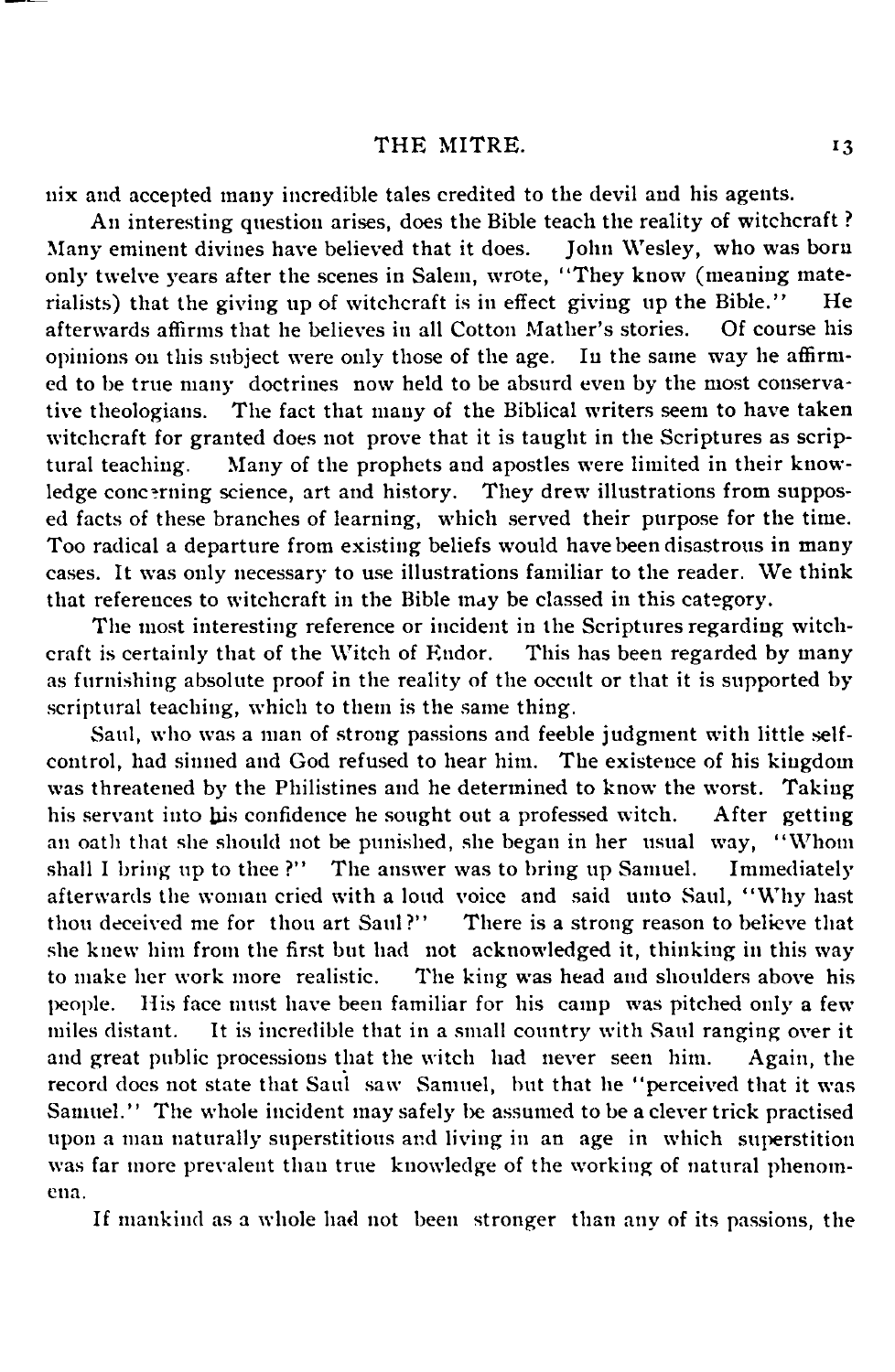race would long ago have annihilated itself. Superstition though ostensibly expelled by modern civilization, yet lurks in the shadows stealthily seeking an entrance. The united forces of science, reason, religion and law are needed to prevent them from regaining a direful ascendancy. There are yet many great truths beyond the knowledge of the human mind. Meanwhile the earth continues to revolve on its axis and each morning's sun reveals something new to the seekers of truth.  $N$ .

#### **A Visit from the Bishop of Mid-Japan.**

On Friday, October 15th, the members of the University had the rare oppor tunity of listening to a stirring address by the Rt. Rev. J. Heber Hamilton, D.D., Canadian Bishop in Mid-Japan.

His Lordship's time being limited, Principal Parrock dispensed with the last lecture and invited the Faculty and Students to meet in the Council Chamber at twelve o'clock.

Needless to say there was a full attendance.

Having opened the proceedings with those beautiful mid-day prayers, which are to be found in the Manuel of the Missionary Prayer and Study Union of the M. S. C. C., Dr. Parrock in a few fitting words introduced the Bishop of Mid-Japan to the gathering.

Dr. Hamilton, in his very pleasing style, told how that he had come to Canada to be present at the General Synod, which had just been brought to a close, and that he was now seizing the opportunity of bringing as many people as possible into touch with the church's work in Japan.

" But I am amongst you to-day," said his Lordship, turning to the students, as a recruiting officer." He then described the situation of the diocese of Mid-Japan and its climatic conditions, from which description one would imagine Japan an ideal place to live in. There one does not have to put up with the rigours of a Canadian winter or the discomforts of a tropical summer. But the missionare in Japan has his difficulties to overcome, difficulties of language, custom, etc.

As a means of showing the progress that the Japanese, as a nation, have made of late years, Dr. Hamilton described his journey to the American continent in a Japanese cargo boat. This boat was one out of seventy built by Japanese capital in Japanese shipyards. The boat was manned entirely by Japanese. As passengers it carried Japanese business men, professors, doctors and students, together with a number of wives coming over to husbands whom they had never seen. number of the passengers were Christians, but of the crew only one had embraced the faith.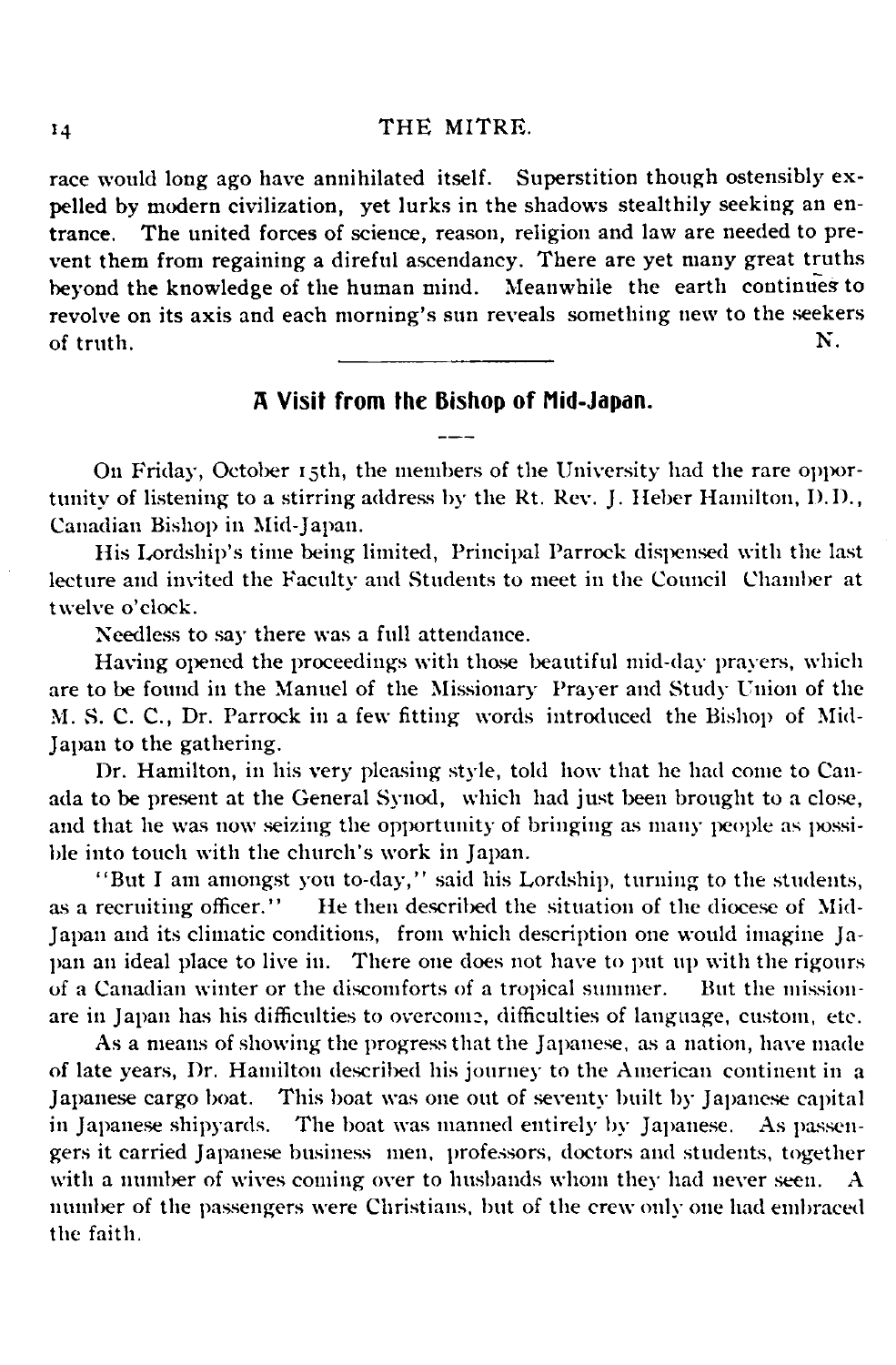Of this Japanese sailor the Bishop gave a vivid glimpse. Although the only Christian amongst a whole ship's crew he was eagerly contending for the faith and preparing himself for that time when he would be able to establish himself as a permanent worker for Christ among the sea-faring men of his home town.<br>Services were held in both cabin and steerage. The captain and purser gave

Services were held in both cabin and steerage. the Bishop every encouragement, being present at his services, and even providing Prayer Books and Hymns Ancient and Modern.

The presence of non-Christians at these services is typical of the marked change that has come over Japan during the last half century in the national attitude towards Christianity, not only among the people but the leaders of the people as well. To-day, Japan is ready for Christianity, but more Christian workers are needed, and more funds are required for them to work with.

His Lordship then referred to the Empire's debt to Japan ; it extended to things other than tea, rice and silk, for she had cleared the Pacific Ocean after war broke out and had given to the people of Vancouver and Victoria a feeling of security from the German peril.

The time will come when we shall have to open the door of Western Canada to the Japanese.

Japan needs Christianity with its attendant morality and the Church in Japan looks to its colleges at home to supply whole-hearted men and women to labour in that distant part of Christ's vineyard. was confidently looking forward to the time when he would have representatives of Bishop's University working with him in the diocese of Mid-Japan.

At the close of Dr. Hamilton's address Dr. Parrock called upon the Senior Man of the University, Mr. George Roe, who in fitting terms proposed a hearty vote of thanks to the Lord Bishop for his most excellent address.

This was ably seconded by the Rev. C. S. Rowe, B.D.

After all had stood for the Bishop's blessing the Principal brought the meeting to a close a few minutes before one o'clock.

![](_page_20_Picture_10.jpeg)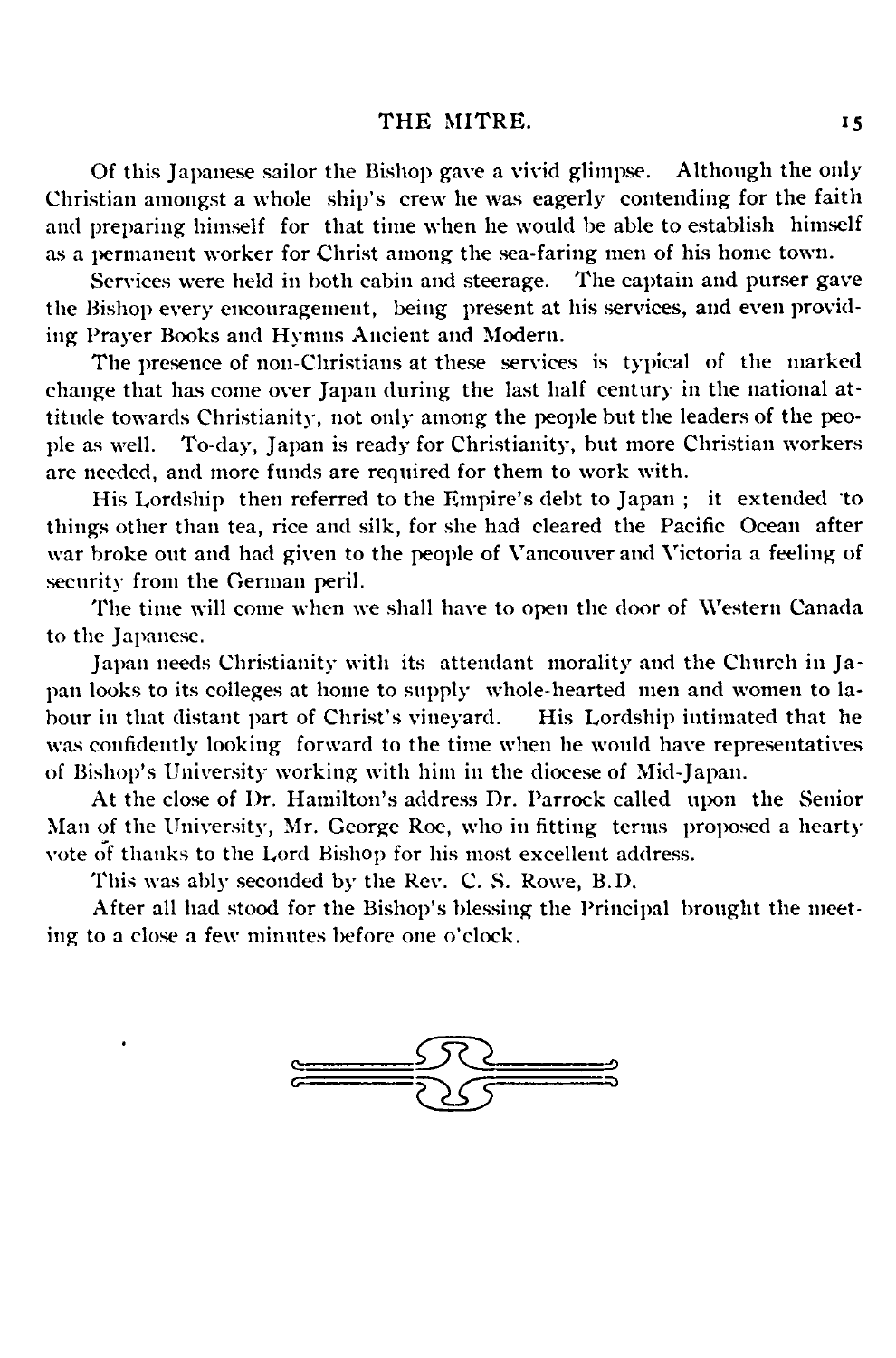#### *EDITORIAL STAFF.*

| D. EVERETT CARMICHAEL, B. A. Editor-in-Chief   |  |
|------------------------------------------------|--|
| H. D. Caswell '16 Associate Editor-Arts        |  |
|                                                |  |
| W. P. Griffiths '15 Associate Editor-Divinity  |  |
| Rev. J. Samuel Rowe, B.D., '16 Exchange Editor |  |
| Max. Norcross '17 Athletic Editor              |  |
| GEO. W. PHILBRICK, '17 Business Manager        |  |
| A. E. Gardner, '17 Assistant Business Manager  |  |

THE MITRE is published by the Students of the University of Bishop's College.

Terms. \$1 per year in advance. Single copy 20c.

Contributors of articles are entitled to receive three copies gratis of the number containing their articles.

Copyright will be secured on all articles sent to and accepted by the Editor-in-Chief accompanied by written request that they be copyrighted.

Address all contributions to the Editor-in-Chief, and all business correspondence to the Business Manager.

**The Mitre, Bishop's University, Lennoxville, Quebec. Printed by F. H. BRIDGMAN, Danville, Quebec**

\_\_\_\_\_\_\_\_\_\_\_\_\_\_\_

VOL. XXIII. CHARA LEXNOXVILLE, QUE. CHARA NO. I

#### MICHAELMAS, 1915.

### Editorial.

The Editor and his Staff wish to apologize to the subscribers of the Mitre for the late appearance of this issue. The small number of senior students now in residence render it difficult to maintain a college paper at all. This fact, coupled with the rather unique situation of an entirely new editorial staff, resulted in disorganization, which was not easily overcome. It is expected that future issues during the year will appear on time.

We mentioned the small number of senior students now in residence. This, of course, has been brought about by the fact of so many enlisting for active service with our armies in Europe. We regret that it had to be so, but are proud of the fellows who have gone. We who remain behind cannot do less than respond to the call of increased activity in college life. With a smaller number the demands on each student will be greater. We hope for a speedy return of our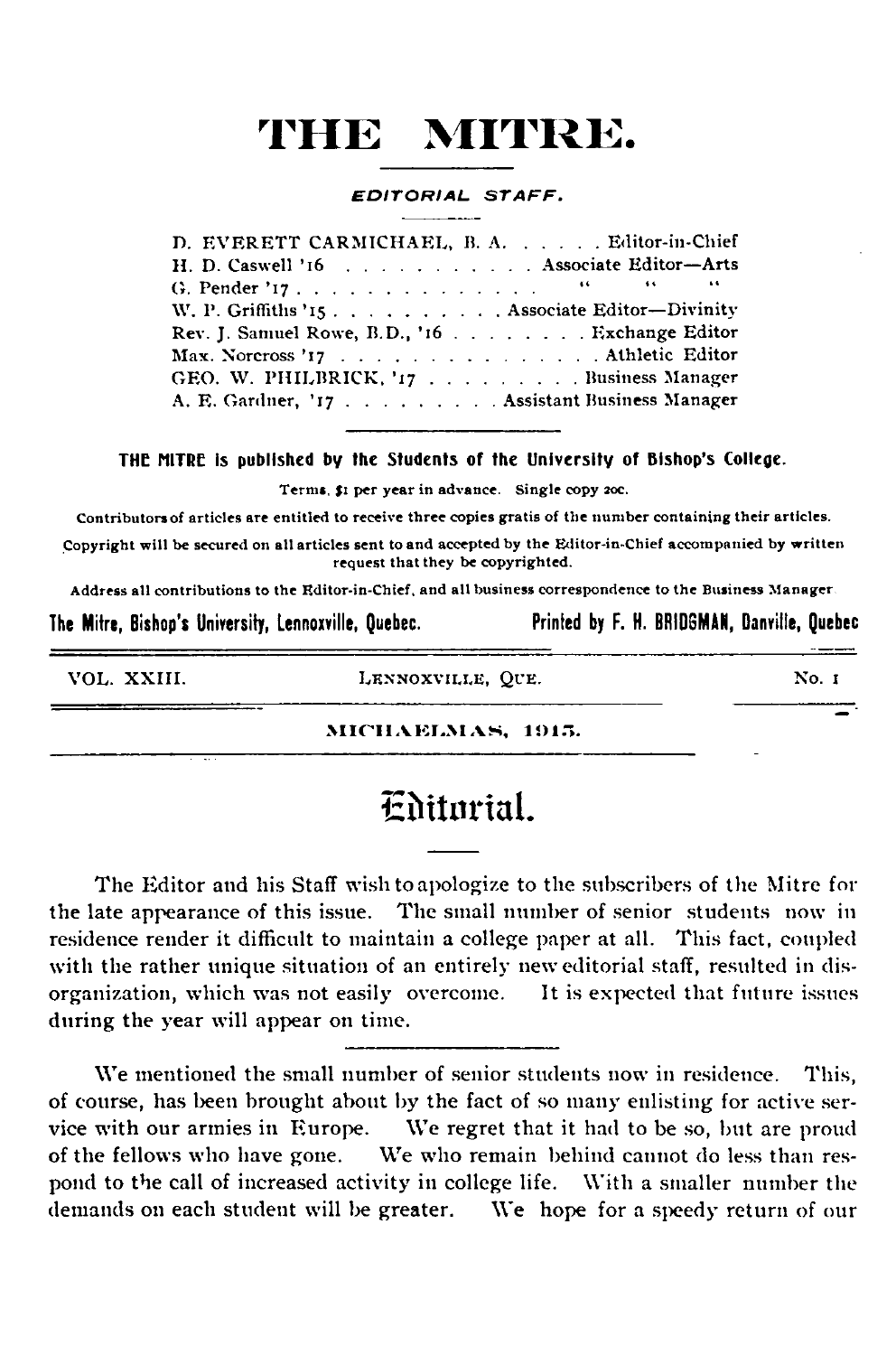old classmates to the halls of Bishop's, but until then let us all strive to do our duty here as our friends are doing theirs abroad.

We are pleased to welcome to the University an unusually large number of Freshmen. This would be gratifying under the circumstances, but at the present we feel especially favoured. Physically and morally the new men appear equal if not superior to the average first year student. It is to be hoped they will all remain to finish their courses here. So many drop out at the end of the first year at all colleges. This may be owing to a variety of causes, but the chief This may be owing to a variety of causes, but the chief cause is misspent time. Students who begin well usually end well. Participation in social events, in athletics and in a good time generally is necessary for the development of a well rounded personality, but these things are but the condiments to render the chief course more palatable. The chief course is work. Self-development is the only development possible. The most than any school, college or teacher can do for a student is to furnish him with opportunities for work. We submit these rambling thoughts for the consideration of Freshmen and others.

#### **Bishop's Honor Roll.**

Rev. Canon F. G. Scott, D.C.L., Rev. Canon J. McPherson Almond, M.A., Rev. W. Barton, M.A., Dr. McD. Ford, B.A., Dr. J. S. Browne, B.A., W. B. Scott, B.A., Bomb. M. H. Wells, Pte. W. H. Knapp, D. I. Cameron, B.A., E. H. Ireland, B.A., G. K. Boright, B.A., Rev. C. G. Hepburn, B.A., Rev. R. J. Shires, M.A., Rev. C. G. Lawrence, B.A., F. A. McCrum, B.A., R. J. Meekren, F. R. Belford, G. P. Belford, A. P. Williams, Rev. W. R. Walker, L. S. T., Rev. R. Andrews, L.S.T., H. W. Blaylock, B.A., A. Joly de Lotbiniere, B.A., Dr. H. P. Wright. B.A., Lieut. J. C. Stewart, Lieut. S. L. Craft, Lieut. H. H. Cotton, Sergt. N. C. Qua, M.A., Pte. H. F. Cocks, Pte. C. H. Savage, Pte. R. H. Waterman, B.A., Pte. J. A. Lobban, B.A., Pte. T. Eustace, B.A., Pte. N. I). McLeod, B.A., Pte. L. A. Robertson, Pte. G. E. D. Wilkinson, Pte. J. C. Porter,

## Divinity Notes.

Our first thoughts are for those who, in the ordinary course of events, would have been with us in the Divinity House this year, but who in response to the call of duty are helping to fight the battles of the Empire in Prance. We refer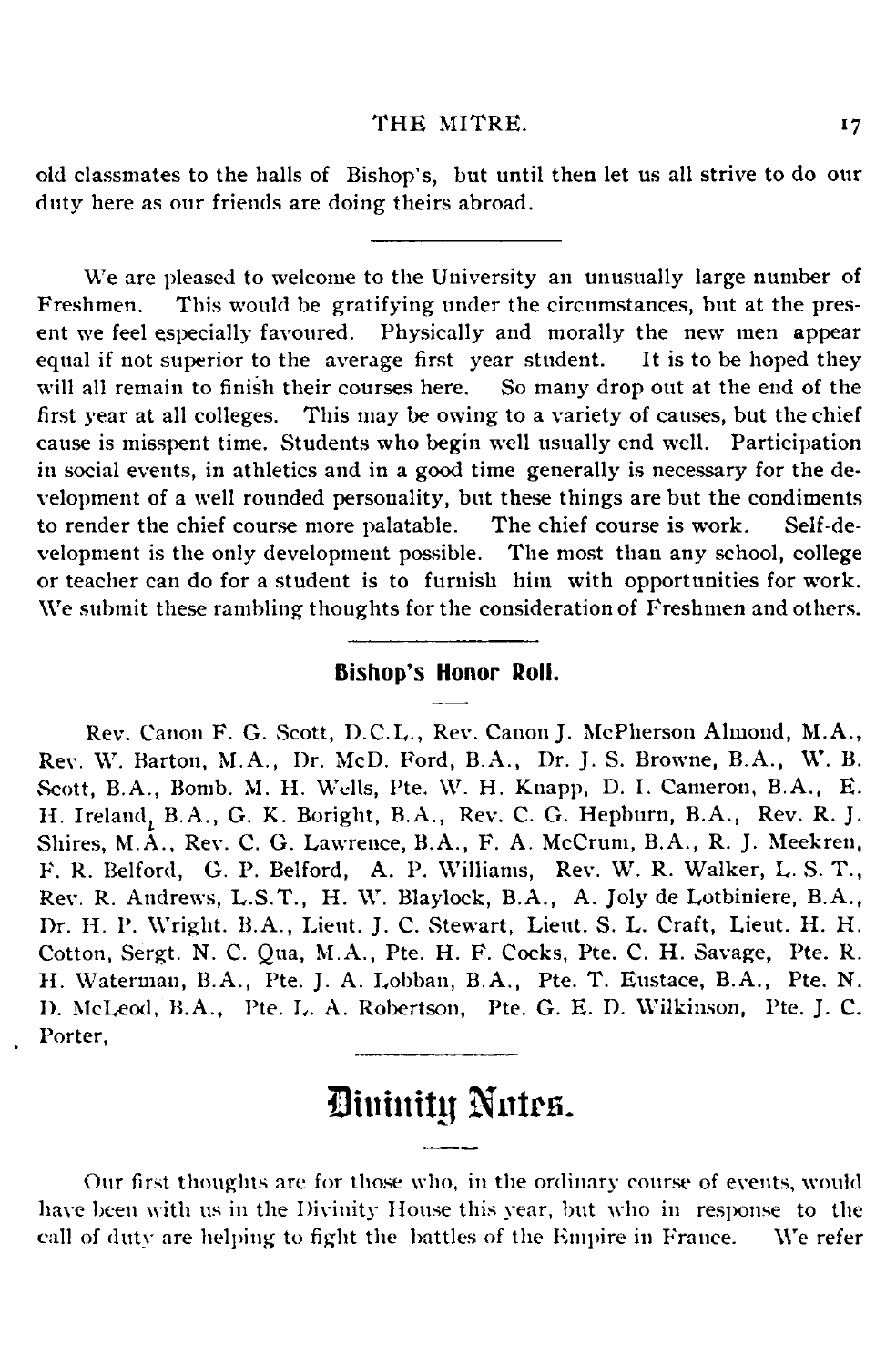to Waterman, Lobban, Eustace and Cox. Be their absence short or long, they will ever be in our thoughts and remembered in our prayers. It is good to know that at present they are well and happy.

We regret that circumstances have arisen which prevented Mr. A. R. Mer rix from returning to Bishop's this year.

Mr. George Roe has been engaged in mission work during the summer at Georgeville, East Sherbrooke, Richmond and Magog. Mr. E. H. Baker was in charge of Muskoka Station mission, Diocese of Algoma. Mr. T. V. L'Estrange was also in the Muskoka district, his centre being Ronville, Lake of Bays. Mr. A. Lett spent his vacation at Eganville, Ont., his home town. Mr. W. P. Grif fiths undertook mission work along the Algoma Central Railway, including the district of Michipicoden.

We extend a hearty welcome to the new members of the Divinity House. Rev. J. S. Rowe, holding the degree of Bachelor of Divinity from the Philadelphia Divinity School, comes into residence this term. He comes from Jamaica, and is taking the senior year in Arts with the intention of securing the B. A. degree of this University next June. Mr. Templeton and Mr. W. C. Dunn are from the Diocese of Algoma. During the summer Mr. Templeton was in charge of Hymer's Mission, near Port Arthur, while Mr. Templeton was employed in mission work among the Ottawa Indians. Mr. Vokey, while a new member of the Divinity House, is not a stranger to the University, as last year he took first year Arts and was resident in the Arts building. Mr. A. W. Freeman comes from the Diocese of Ottawa and Mr. A. A. Carson from Danville, Que.

#### **\_ Brotherhood of St. Andrew.**

On assembling this year we discovered to our regret that our director, Mr. A. R. Merrix, was unable to be in residence. Mr. Merrix took a deep interest in the work of the Brotherhood last year, and we shall look forward to having him with us again in the very near future.

We are glad to welcome to our meetings Rev. J. S. Rowe, B.D., of the Philadelphia Divinity School, who has also been a student of Toronto University. Mr. Rowe has been a member of the Brotherhood of St. Andrew for some nine years, and has identified himself with its work in Jamaica and also in the United States and will no doubt bring to us some fresh stimulus.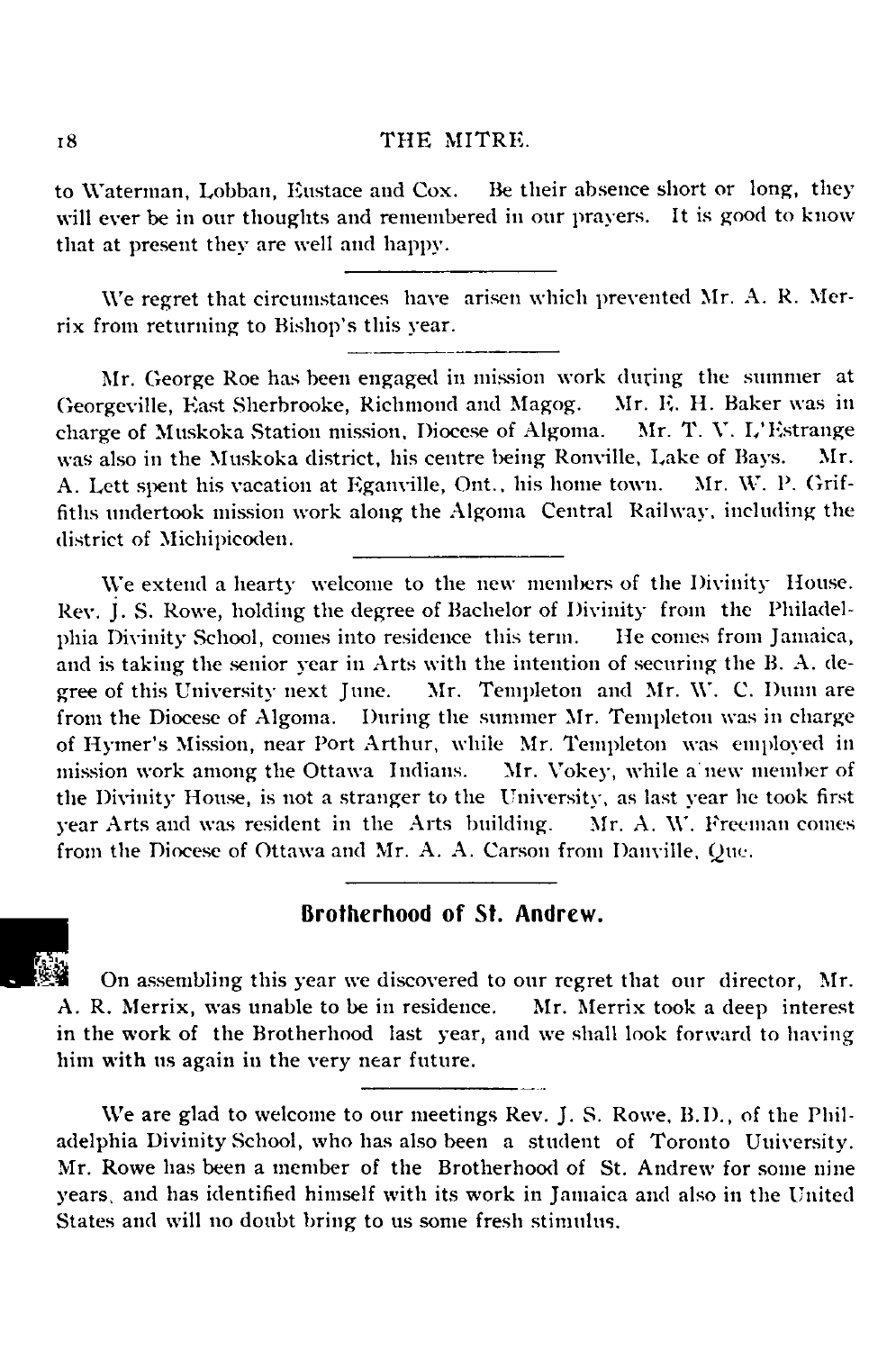During the past academic year two members of the Brotherhood, Messrs. J. A. Lobban, B.A., and H. Waterman, B.A., volunteered for active service with the 5th Canadian Mounted Rifles and are now reported in France. In addition we are sorry to lose Mr. Elton Scott, Arts ' 16, senior man of the University and a member of the Brotherhood, who is at present undergoing a term of training for service in the Aviation Corps. Mr. Scott was a valuable asset to the Brotherhood of St. Andrew and we wish that he will achieve great success.

Mr. D. R. Bailey, B.A., who was also a member of the Brotherhood, has returned for work in the Diocese of Newfoundland.

We also welcome to our meetings Messrs. Dunn, Travers and Freeman.

We are glad to have the pleasure of inserting a letter from a Brotherhood man at the front. Mr. Knapp was a student of Arts '16, and was one of the first to answer the call from Bishop's. He enlisted in the first Canadian Contingent and was one of the few selected for the first reinforcements of the Princess Pat's. He has served through most of the engagements and has been very fortunate. His account is very interesting.

" September 10th, 1915— Most of the farms here are small in acreage but the land is all productive. The buildings are not modern. This is part of France's wheat producing land, but they do a lot of mixed farming. The country is low<br>and damp. It is really part of old Flanders. There is quite a lot of fruit but and damp. It is really part of old Flanders. the orchard I spoke of was pretty well stripped before we got here.''

" Sunday, September 12 —Just a year ago to-day since I transferred to the old 12th battalion. This is a lovely day, fine and warm. We had a very large church parade this morning. Communion service in the open after ; there were about sixty of our fellows stayed to it. In a good many ways it was the most impressive service I ever attended. It was such a fine morning ; the aeroplanes were busy on both sides ; all the time during the service they were shelling a German plane."

September 21, 1915. Somewhere else in France— We seem to be getting after the German aeroplanes in good shape lately. Three brought down near us in the last week. A week ago an air duel was fought directly over our heads about seven a.m. It was short but deadly. They circled a few times for posiabout seven a.m. It was short but deadly. They circled a few times for position, then both opened fire with machine guns. Of a sudden the German seemed to waver and then he took the plunge, but managed to right his machine and landed without smashing it, so we are in a good machine— one of the latest type. Love to all. $-WILLIAN$  KNAPP."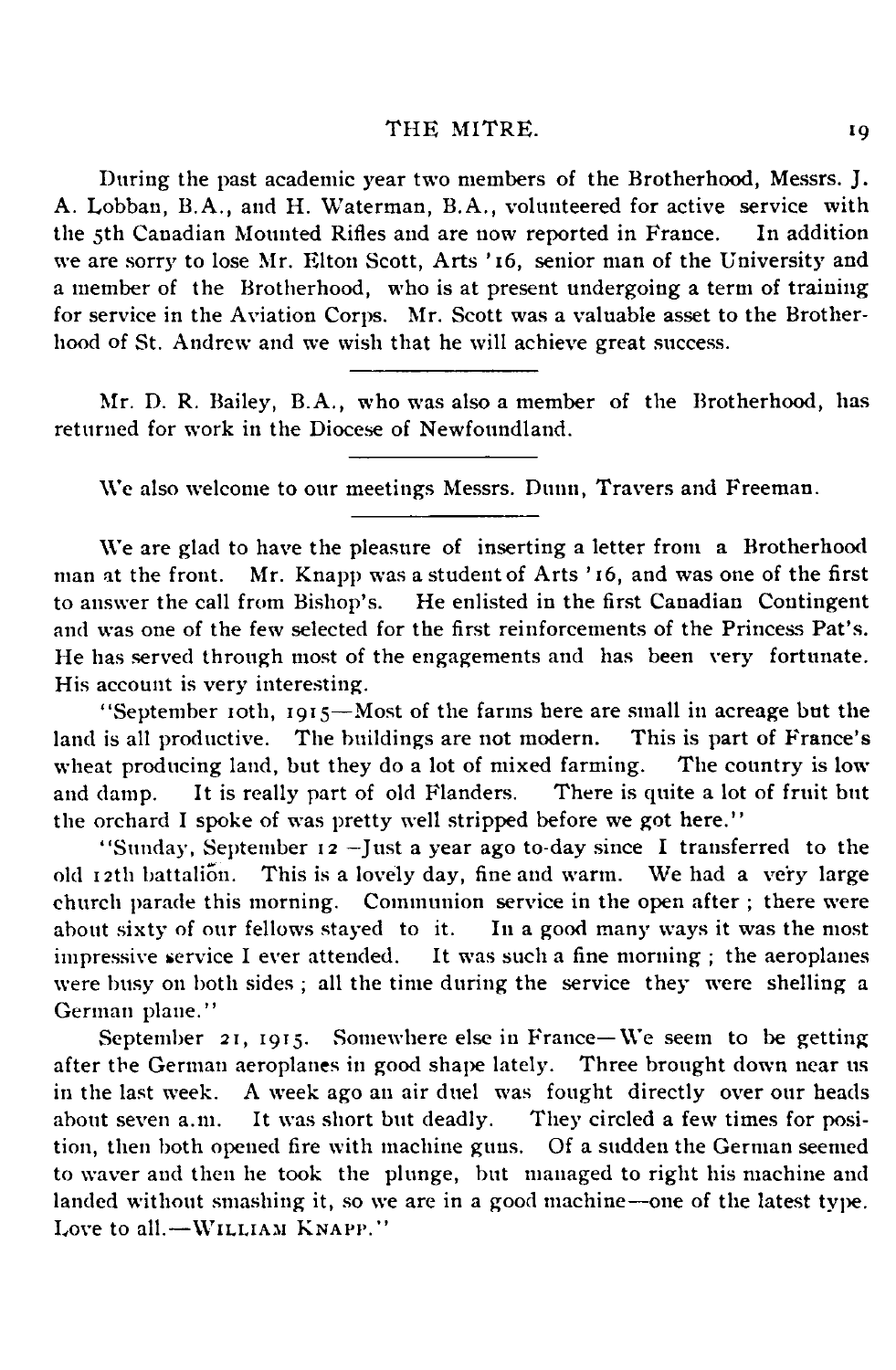The Moulton Hill Mission will be in charge of Mr. Dunn assisted by Mr. Travers. Mr. Dunn has been working at Theshewaning Indian Reserve for two years, and they must have been two hard ones, though blessed with abundance of return. The writer had the privilege of visiting Mr. Dunn this summer at his mission post and he can gladly testify to his efficient work among the Indians. During his stay there a magnificent church has been erected and completely finished, and is no doubt the best on the island. It stands unique to his credit.

## **Athletics.**

#### **Baseball.**

In a game played last May between B. C. S and U. B. C. the former were defeated by a score of 17 to 10. Considering the small amount of practise the work of the students was very fast and the number of errors small. Pender and Robinson, battery for the College, were at their best and few safe hits were made. Rugg and Jaques were responsible for the majority of the runs made by the School. The game was handled satisfactorily by Lamb of B. C. S. The College team was as follows : Pender, p., Captain ; Robinson, c., Burton, 1 b., Norcross, 2 b., Marsh 3 b.. King s. s., Ormsby **1**. f., Lett c. f., Butler r. f.

#### **Football.**

As in the case of practically all of the other Canadian Universities, Bishop's formed no Rugby league this season. Many of the last year's team were not back, a great many having enlisted for Overseas Service, among these being Robertson, our star half, Lobban who was captain of the team for two years, and Wilkinson who played in the scrim. The only members of last year's team who turned out when practises were commenced again this fall, were Robinson, Burton and Norcross. The game, although not played as much as in former years, was by no means dropped, practises being held frequently with B.C.S., which not only maintained interest in this line of sport in the College, but also proved beneficial to the schools.

The Freshmen this year were as good as those of former years, but it is almost impossible to turn out a first-class team from new material. However, the training and experience they have received this autumn should prove a valuable asset in forming a team for next season, when we hope that improved conditions will permit the playing of an Intercollegiate series as in former years.

a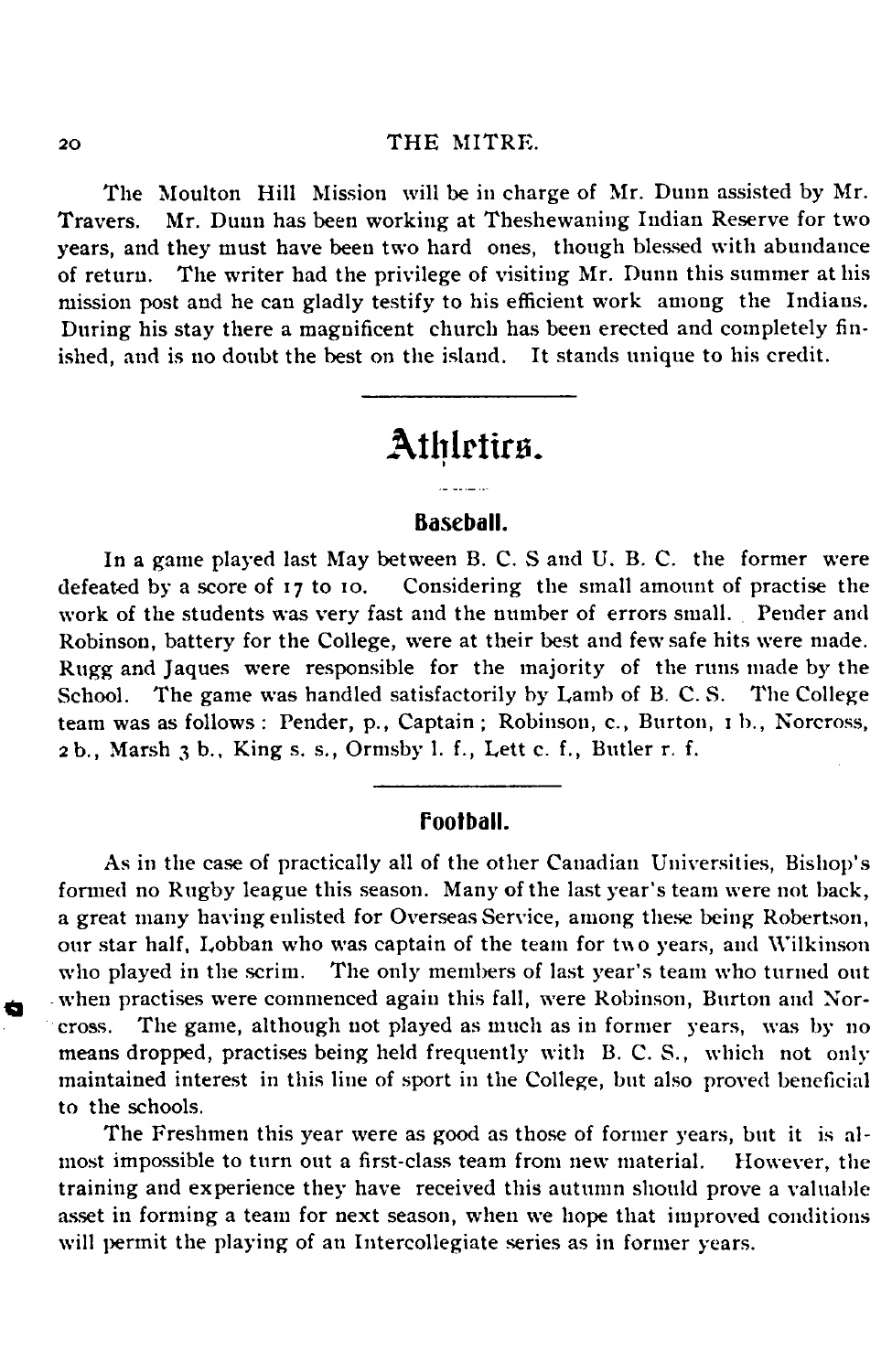#### **Basket Ball.**

Basket Ball is now in full swing at the College, practises being held from four to six times a week. This sport was started earlier this year, on account of football being dropped about the middle of October. The team is considerably strengthened by the addition of a number of fast men from the ranks of the Freshmen. Notably among these is Foss, who comes from Sherbrooke High School, and who ought to prove one of the best centre men the College has seen for some time. Hume and Abbott are also doing good work, while Robinson and Fluhmann of last year's quintette show a great improvement. The only disadvantage is, perhaps, that the men are a little light, but speed and combination should make up for this deficiency.

#### **Hockey.**

The captain of the hockey team has already received a challenge from Dartmouth College to play them on February 6th during their annual winter carnival. This is probably due to the fact that the match last year between Dartmouth and Bishop's proved to be one of the most keenly contested games that was played at Hanover during the season. There are four players of last year's team back, and with a seemingly good Freshman year, as far as hockey is concerned, the prospects for a winning team are favourable.

Oct. 30, 1915. MAX A. NORCROSS.

## **E x c h a n g e s .**

THE PROPOSED REVISION OF THE PRAYER BOOK.

In the issue of "Church Work" for October 15th of the current year there is an interesting and lengthy article on the proposed revision of the Book of Common Prayer. Among some of the reasons put forward as cogently desiring a revision are the following : The present title. " Church of England in Canada,' ' did not commend itself to Churchmen coming from Scotland, Ireland or the Uni ted States, and that it some how represented the Church as an exotic planted in Canadian soil."

Again, climatic conditions, the change in the habit of living and local pressure demand a revision of some of the rubrics and a freer adaptibility in the use of the Prayer Book.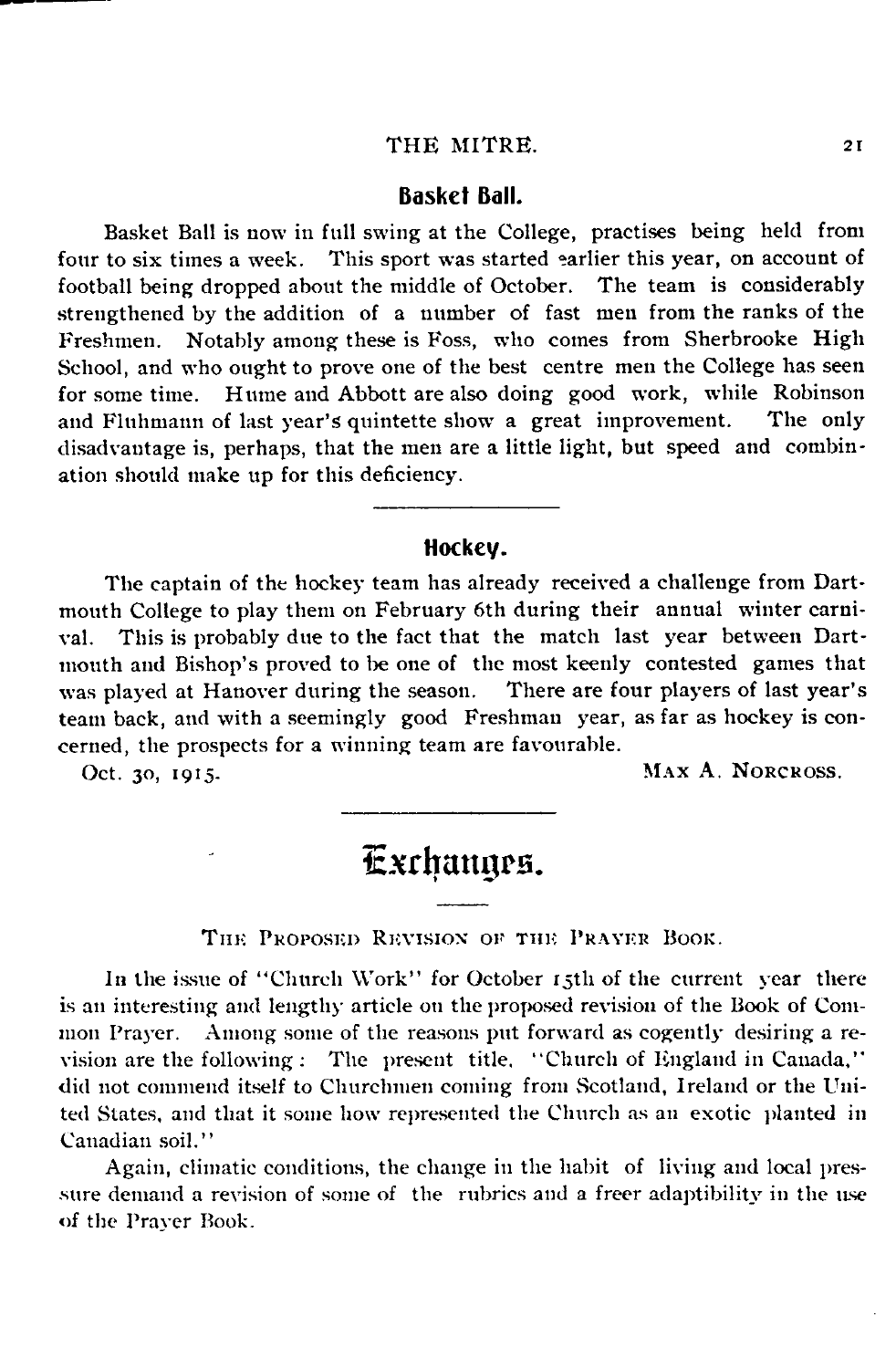We shall examine now the first mentioned reason relative to the title of the Prayer Book—"The Church of England in Canada." If this reason had been propounded by an American in the United States, we could well understand it, but it seems wholly unreasonable, yea almost treasonous, that a Canadian should have said so. How can the word "England" be harsh sounding to any Canadian? The reason projected cannot be palliated because it is flavoured with disloyalty and disruption. The Canadian Church of England in Canada cannot cater to the whims of American Churchmen no more than the Church in America could consider the feelings of an English Churchman in drafting a measure for the Prayer Book in the United States. That the title "Church of England in Canada" does not appeal to Churchmen coming from Ireland and Scotland is, to say the least, begging the question and openly dubbing them as possessing a spirit of disloyalty towards the mother country of the Empire. That the title represents "the Church as an exotic planted in Canadian soil" is a statement that requires some acquiescence, though not in the same sense as is meant by the advocates of its revision. In a way, that of localization, the Church is an exotic not only in Canada but in every land outside of Palestine : and the present title gives the Church in Canada a prima facie unity with the Church not only in England but with her in the British colonial possessions. One admirable feature of the Church of England is that her members trained in any of the British colonial posses sions to the use of the Prayer Book find themselves quite at home in their travelling from one colony to another, The unity of the Prayer Book is a foster mother in disguise. The title " Church of England" is a formidable and historic weapon against the vaunted arrogancy of the Roman Church, and is at once des criptive of one of the three Catholic branches of the Christian Church.

Another reason proposed is that climatic conditions and so forth, require a change in some of the rubrics of the Prayer Book. This is unquestionably true. The present rubrics bear the thought of 1662 at a time when living was not so exacting on the individual and he had leisure to remain at a service lasting for a couple of hours or longer, to-day he cannot do that. He likes to go to church, but he also wants some little time to look his wife in the face, since he has no time to do so during the week days ; he goes out early and when he returns he is tired and honestly cannot be the pleasurable companion of his wife as he promised her he would be before matrimony. He therefore looks forward to Sunday as the one day each week that gives him some time to converse happily with his wife ; if the church takes too much of his time he will soon discontinue church-going, hence it is plain that a revision of the rubrics, a freer use and a change of the 17th century phrases are very desirable.

But should the Church of England in Canada make such a step without the

Ģ.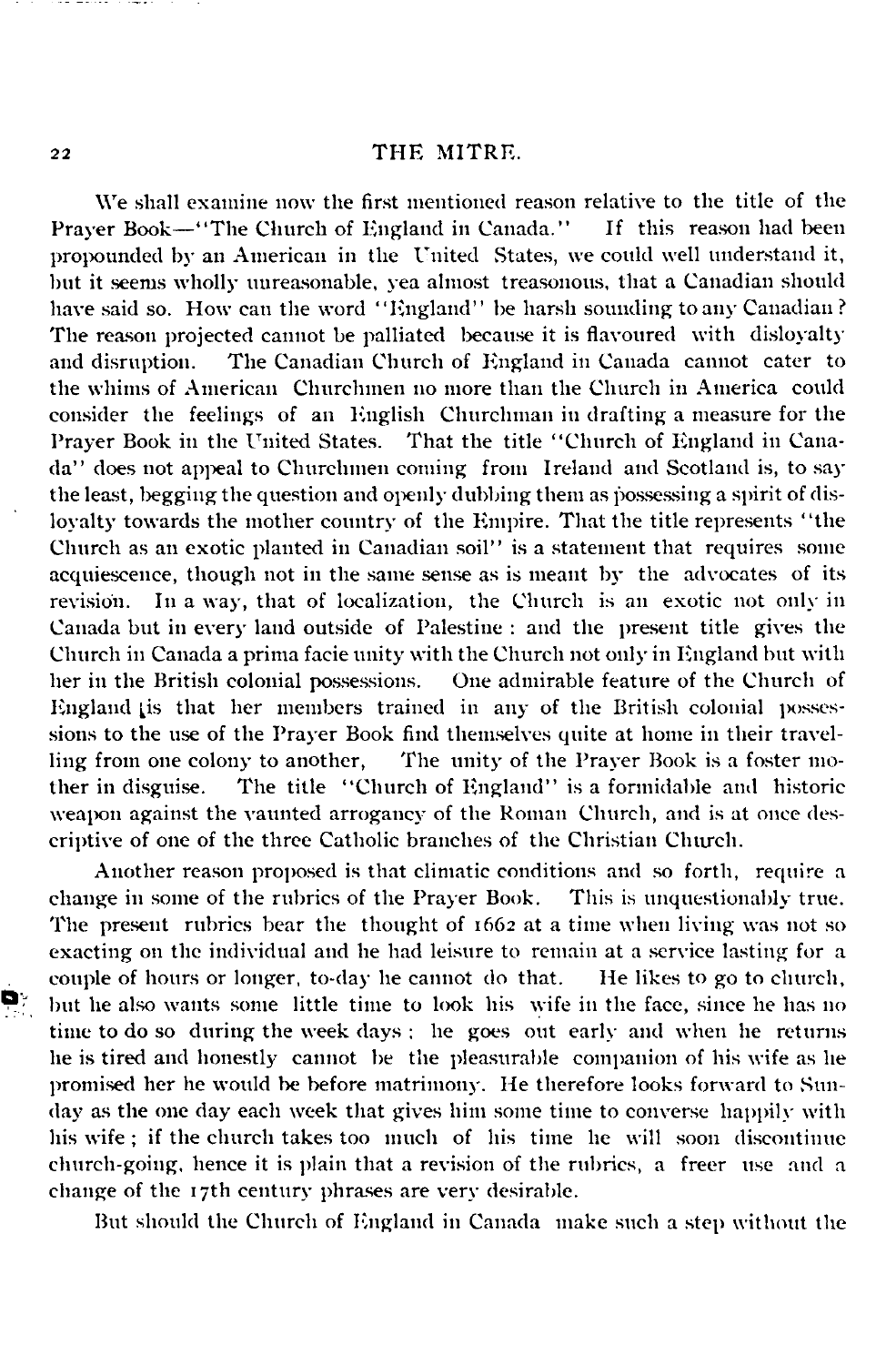consent of the Church in other British colonial possessions ? One may argue that the Prayer Book is under contemplation by the Upper and Lower Houses of the Convocations of Canterbury and York, but that nothing can be accomplished until the measures passed by those convocations have been accepted and passed<br>by Parliament. Ouite true, but is there anything preventing the church in Eng-Quite true, but is there anything preventing the church in England and the colonial possessions from having a general synod to discuss and draft a revision of the Prayer Book ? Such a Book of Common Prayer would suit the needs in the colonies and its exact form could be surrendered to the British Parliamen then if it was not received in full, any rejection or any addition recommended and passed upon for use in the church in England could be communicated to the various Provincial Synods of the church advising the rejection or adoption of any clause, rubric or embodiment in the Praver Book. Undoubtedly this would show comrubric or embodiment in the Prayer Book. pactness and unity and not a desire of a Provincial Synod to act independently of the Anglican Church in the British Empire.

The way, sir, in which I think religion ought to influence a man fighting at the front is that he should endeavour to exhibit a courageous and manly character.— A. O. in the S. S. M. Quarterly Paper.

Queen's University is mourning the loss of two of its prominent trustees. " There is a constant appeal from the past to the present, a constant realization of the touch of a vanished hand and the sound of a voice that is still. It is a testimony declared by the dead to the living, telling them that there is nothing in our life that wins such victories as faith in God." —Principal Gordon in Queen's Journal.

When a very holy man, who has lately died, was a tiny boy he was found one night lying on the floor when he ought to have been in bed. When his nurse told him to get into bed he did not say anything, but just went on lying where he was. At last his father was sent for, and he took his little son on to his knee and asked him to tell him what was the matter. Then the child showed him the text which he had read in the little New Testament his mother had given him, " Thou therefore endure hardness as a good soldier of Jesus Christ." "The floor is hard," he said, "so I must sleep on it." "Yes, Richard," said his father, " but there is one thing harder than that which the soldier has to learn, and that is obedience. So you go and get into your bed." And all his life long that lit tle boy tried to live the true soldier's life of obedience to his Captain, Jesus Christ, and of the bearing of hardness for His sake. — "Hardness," in Newfoundland Diocesan Magazine.